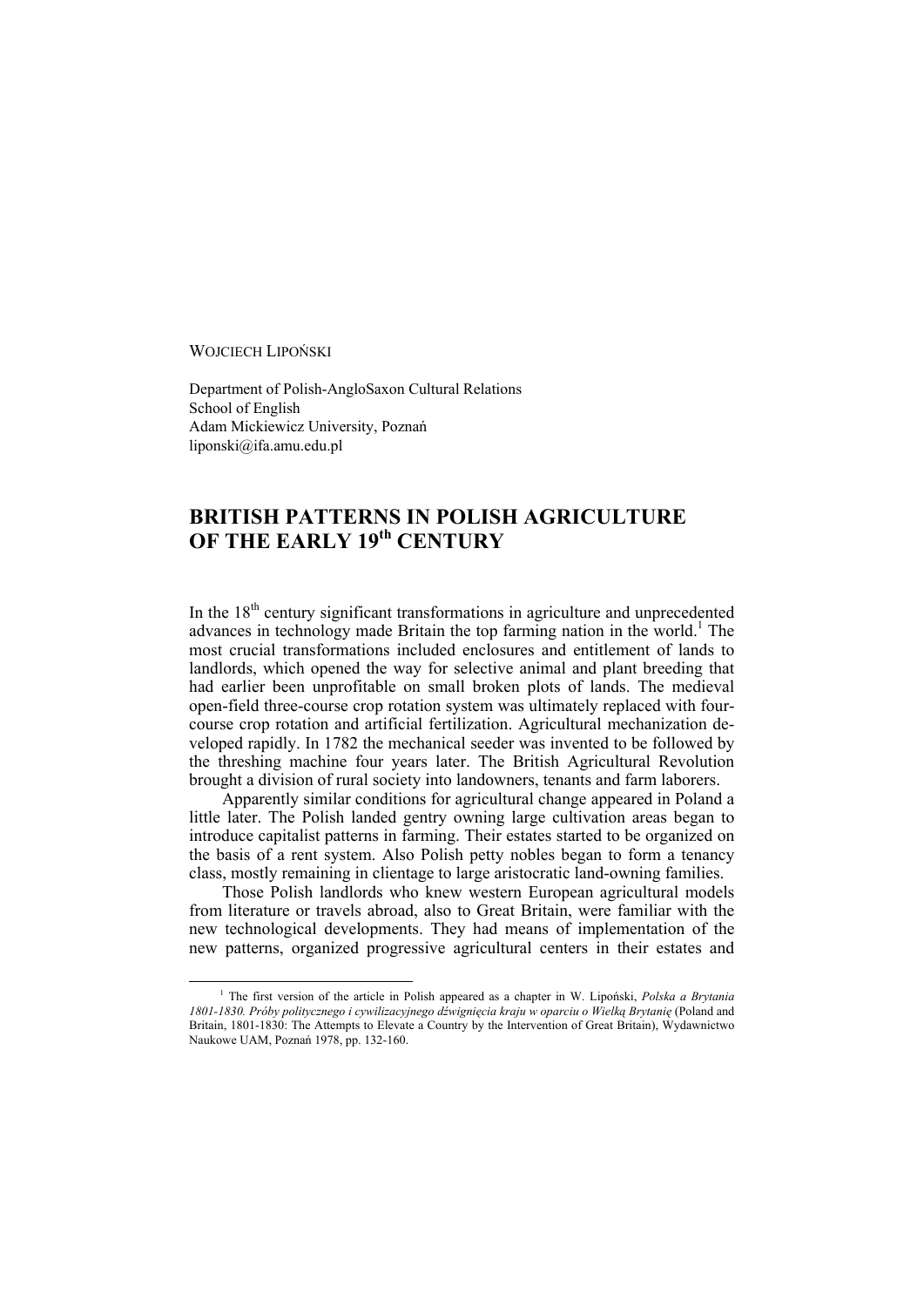tried, albeit with little success, to propagate progressive ideas among the wider spheres of traditional middle and petty Polish nobles.

However, the situation of Polish agriculture was still a far cry from the British model. The reforms were more or less successful in large manor estates; however, their broader implementation was hindered by the conservatism of Polish nobles. While it was overcome in the area of agricultural technology and production, in the social sphere the serfdom of the Polish peasant was a major obstacle to any systemic transformations.

Moreover, one of the characteristics of the British Agricultural Revolution was the fact that large industrial centers stimulated agricultural developments. The increased demand for staple foods intensified agricultural production despite the declining amount of arable land. On the other hand, the depopulation of the British countryside caused by constant migrations of workers to industrial centers facilitated land consolidation, while the shortage of labor force encouraged mechanization of agriculture.

The ambitious launch of industry in the Kingdom of Poland failed to provide such stimuli to agricultural activity with the exception of a few small areas. "Trade relations, handicraft development and affluence of English farmers and general population are obstacles in following their models here".<sup>2</sup> All attempts to reform the existing social relations in agriculture were bound to be extremely limited. The pioneering enterprises of Joachim Chreptowicz – the last Grand Chancellor of Lithuania and a well-known physiocrat, of the Zamoyskis, the Dzieduszyckis, the Morskis and the Działyńskis as well as such affluent landlords as Alojzy Prosper Biernacki and Dezydery Chłapowski were merely reformist enclaves in the vast territory of agricultural obscurantism and backwardness. However, by slowly overcoming prejudices they became important links between Polish agriculture and European models.

The chronological list of Polish pioneers of agricultural reform should open with two 18<sup>th</sup>-century Grand Treasurers of Lithuania, Jerzy Detloff Fleming and Antoni Tyzenhauz.<sup>3</sup> The latter maintained extensive contacts with British gardeners and brought tree saplings from Keith Richmond of Edinburgh and gardens of Daniel Solander (Swedish botanist living in England).<sup>4</sup> Many reforms were undertaken in the estates of Duchess Anna Jabłonowska and Prince Michał Hieronim Radziwiłł; however, the preserved documentation of their agricultural activities does not indicate borrowing of any farming patterns from Britain.

The best known agricultural reformer of that time was Count Andrzej Zamoyski. As the author of the reform manifesto of the Familia – the Polish

 $\frac{1}{2}$ <sup>2</sup> M. Oczapowski, *Zasady chemii rolniczej* (Principles of Agricultural Chemistry), Wilno 1819, p. 3.

Bohusz, *Krótka wiadomość o rolnictwie litewskim* (A Short Note on Lithuanian Agriculture), "Dziennik Towarzystwa Rolniczego Królewskiego", 1812, no. 1, pp. 13-14. 4

 $4$  Ibid., p. 17.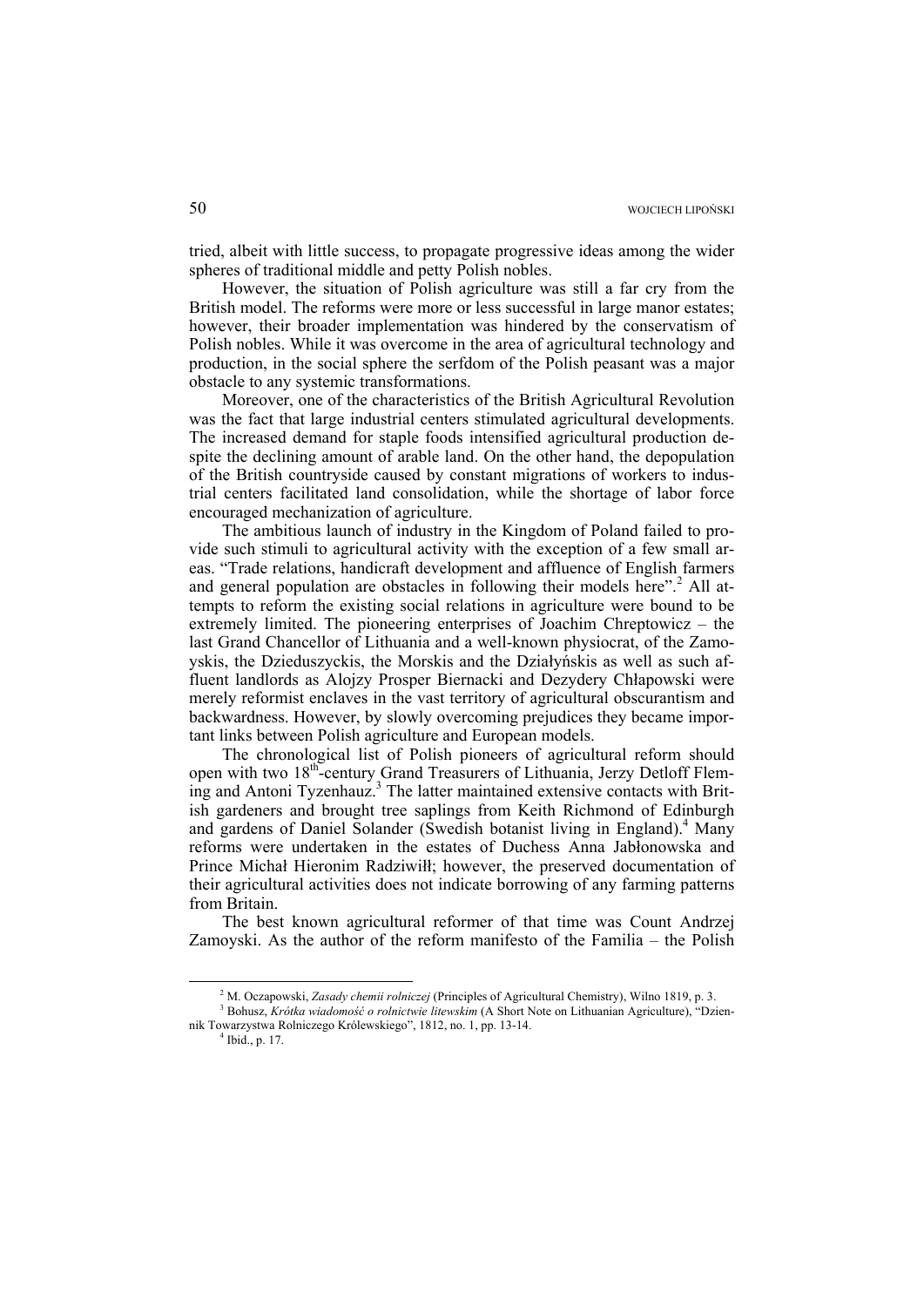reformist party – Zamoyski proposed some liberal improvements in Polish agriculture. His bold proposals to introduce a tenancy system in Poland similar to the one in Britain cost Zamoyski his political career and made him withdraw from public life.<sup>5</sup>

After having retired from politics, Zamoyski undertook a number of reforms in his own estates drawing extensively on British experience. He abolished serfdom, established peasant councils and brought agricultural machines as well as engineers from England. All these undertakings were greatly admired by an English traveller G. Burnett.<sup>6</sup> Zamoyski also brought English large ear wheat and English breeding sheep, fertilized soil with manure "in the way the English do" and even built breweries producing "English-style porter".<sup>7</sup> In many respects Zamoyski even anticipated historic social advances in Great Britain by building hospitals and introducing free health service schemes for farm officials and laborers. Most of his reforms were introduced gradually, initially at two farms in 1760, then in six villages of around Bieżuń and finally in all his estates.<sup>8</sup> The good results came very soon. While peasant indigence was fairly common in Poland by the end of the  $18<sup>th</sup>$  century, in Zamoyski's estates: "Grain was at times in such multitude that in some villages there was not enough space to store it".<sup>9</sup> The relations with the peasants in his estates resembled the ones in Britain and corresponded with observations of Prince Adam Czartoryski: "The good government is best when the governed live in happiness".<sup>10</sup>

 $\frac{1}{5}$  W. Hejnosz, *Stanowisko prawne ludności wieśniaczej w "Zbiorze praw sądowych" A. Zamoyskiego*  (Legal Situation of Rural Populace in the Zamoyski *Code*), "Roczniki Dziejów Społeczno-Gospodarczych" (Annuals of Social and Economic History), vol. V, 1936, pp. 69-84. 6

G. Burnett, *View of the Present State of Poland*, London 1807, p. 80; *Jenerał Zamoyski* (General Zamoyski), vol. I, Poznań 1910, p. 3.

J. Kasperek, *Gospodarka folwarczna ordynacji zamoyskiej w drugiej połowie XVIII w.* (Farm Economy in Zamojski's Estates in the Second Half of the 18<sup>th</sup> Century), Warszawa 1972; pp. 61, 92; "Dziennik Ekonomiczny Zamoyski", 1803, p. 1036. 8

R. Bender, *Reforma czynszowa w ordynacji zamoyskiej 1834-1864* (Rent Reform in Zamoyski's Estates, 1834-1864, Lublin 1969; A. Chyliński, *Nauka gospodarcza i rolnicza dla pożytku kraju i państwa Ordynacji Zamojskiej* [...] *spisana przez komisarza na tejże ordynacji do druku podana i publiczności ofiarowana* (Business and Agrarian Teachings for the Benefit of Zamoyski's Estates and the Country [...], Written by the Estate Administrator, Printed and Published), Zamość 1791; J. Kasperek, op. cit.; R. Orłowski, *Działalność społeczno-gospodarcza Andrzeja Zamoyskiego 1757-1792* (Social and Economic Activities of Andrzej Zamoyski, 1757-1792), Lublin 1965; R. Orłowski, *Położenie chłopów w dobrach ordynacji zamoyskiej w drugiej połowie XVIII w.* (Situation of Peasantry in Zamoyski's Estates in the Second Half of the 18<sup>th</sup> Century), "Annales UMCS", sectio 7, vol. 7, Lublin 1956, pp. 107-170; R. Orłowski, *Położenie i walka klasowa chłopów w ordynacji zamoyskiej w drugiej połowie XVIII w. (Situation and Class Struggle of Peasantry in Zamoyski's Estates in the Second Half of the 18<sup>th</sup> Century), Lublin 1963.* 

Instrukcja dla komisarza dóbr ordynacji Zamoyskiej (Instructions for the Administrator of Zamoyski's Estates) [in:] *Instrukcje gospodarcze dla dóbr magnackich i szlacheckich z XVII-XIX* wieku (Business Instructions in Polish Manors and Estates, 17<sup>th</sup>-19<sup>th</sup> Century), ed. B. Baranowski, J. Bartyś and T. Sobczak, vol. II, III, Wrocław – Warszawa – Kraków 1963, p. 52. 10 Ibid., p. 50.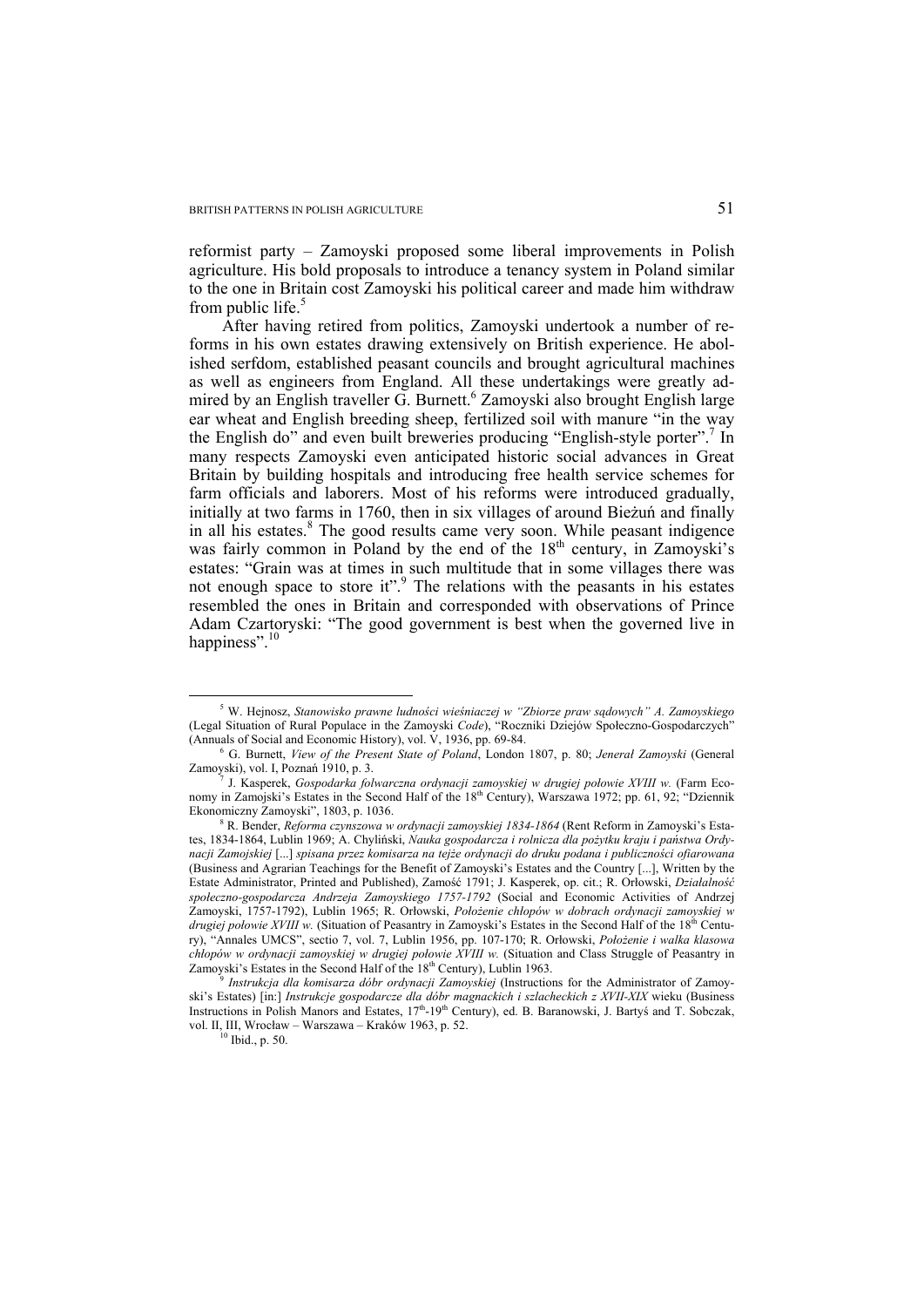Adoption of British agrarian patterns became a tradition in the Zamoyski family. A prominent member of the next family generation Stanisław Zamoyski and his wife Zofia Zamoyska nee Czartoryska visited England and Scotland in 1803 during the short-lasting peace between Great Britain and France. Their son wrote later in his diaries that "My parents wanted to get to know anything that could be successfully introduced in our country. They were shown tremendous courtesy by the Prince of Wales – the later George IV – and many English families that my grandmother Princess Izabela Czartoryska had established relations with during her earlier visits to Britain with her son Adam".<sup>11</sup>

In the early 1820s Stanisław's son, Konstanty Zamoyski introduced in his estates a management system based entirely on Scottish agricultural patterns. He successfully launched the new system in his Gruszczyn manor, before he inherited the entire Zamoyskis' estates. The implementation of Scottish models in Poland was justified by the high levels of agricultural production in Scotland at that time, as reported by Wincenty Niepokojczycki, a special envoy of Prince Xavery Drucki-Lubecki, the Congress Kingdom of Poland's<sup>12</sup> Minister of the Treasury. Konstanty Zamoyski visited Scotland himself and liked it so much that he moved there later in his life. The introduction of the Scottish models brought unbelievable success. According to Władysław Zamoyski's diaries the total revenue from the estates tripled after the implementation of Scottish-style management.<sup>13</sup> After having settled in Scotland, Konstanty visited one of farms in Poland and met with a group of peasants who advised to him "to go back to those Scots whose ideas turned out be so beneficial to us".<sup>14</sup>

However, the situation elsewhere in the Kingdom of Poland was often far from idyllic. For example, a well-known Polish political activist Tytus Działyński, who took over his wife Celina's (nee Zamoyska) estate in Oleszyce near Jarosław in 1837, met with "such peasants' distrust and dislike of their landlords, who despite widespread famine and diseases refused to accept food or medicine from the estate manor being convinced they are poisoned".<sup>15</sup> As a well-known Anglophile Działyński established quite revolutionary social relations in his estates in Galicia<sup>16</sup>. He introduced new farming tools and machinery, organized mutual aid societies for the farmers and even implemented the newest English economic concept – installment plans. "In all their undertakings the Działyńskis were helped by their children's English governess – Miss Birth". $1$ 

<sup>&</sup>lt;sup>11</sup> Jeneral Zamoyski, op. cit., vol. I, pp. 2-3.<br><sup>12</sup> Russian-controlled Kingdom of Poland (1815-1867) established at the Congress of Vienna.<br><sup>13</sup> Jeneral Zamoyski, op. cit., vol. II, pp. 514-517.<br><sup>14</sup> Ibid., p. 517.

<sup>&</sup>lt;sup>15</sup> Ibid., vol. IV, p. 425.

<sup>16</sup> The historical name of the Austrian sector of partitioned Poland. 17 *Jenerał Zamoyski*, op. cit., vol. IV, p. 425.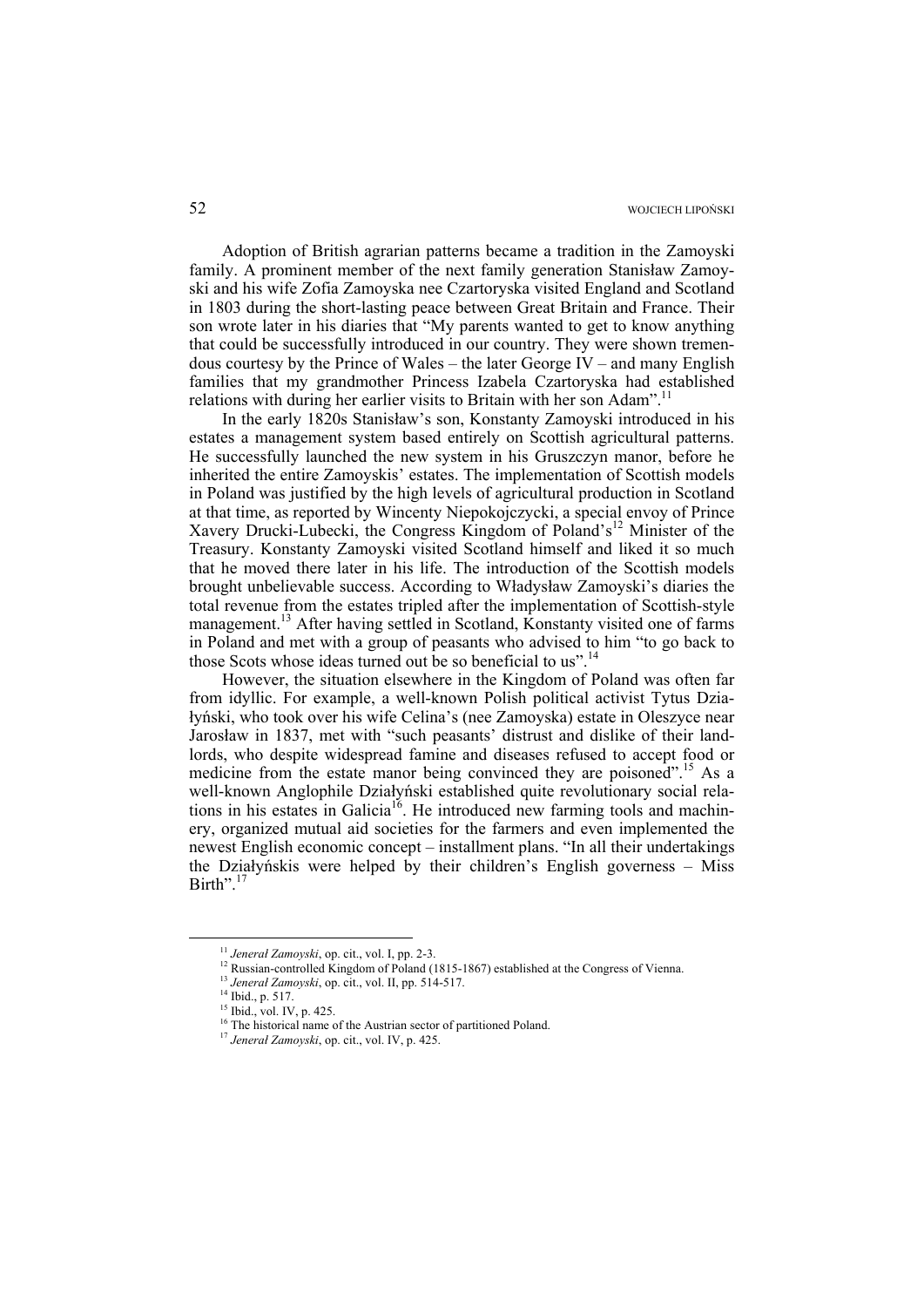Unfortunately, Działyński did not avoid the consequences of Polish peasants' long-harbored resentment and anger. During the Peasant Revolt known as the Galician Slaughter of 1846<sup>18</sup> he was forced to escape from his own estate in disguise. The enclaves of landlords' progressivism were too small to overcome the existing social divisions, conflicts and injustices in the Polish countryside.

Konstanty Zamoyski encouraged his brother Władysław to participate directly in his new projects. The latter wrote: "Listening to my brother I finally realized the situation of agriculture in our country."<sup>19</sup> After he emigrated to France in 1831 following the fall of the November Uprising, Władysław Zamoyski often sent letters of instruction to the family estates, which included his observations and plans regarding the Norfolk crop rotation system or Devonshire cattle breed, which "ate little and grazed perfectly". The Devonshire cattle must have been known in Poland before as Zamoyski also inquired whether "it retained these characteristics in Poland".<sup>20</sup>

Władysław's and Konstanty's expert advice was taken by their brother Andrzej, who administered the estate lands in Jadów, Kołodziąż and Ręczaj. Andrzej Zamoyski was officially banned from corresponding with Władysław about political matters and remained under Ivan Paskievitch's<sup>21</sup> special supervision. This, however, did not prevent him from receiving shipments from Britain. Zamoyski brought an English threshing machine and a stud and corresponded with his brother about the newest agricultural developments.<sup>22</sup>

In 1809 Wawrzyniec Dzieduszycki, having inherited his family estates in Jabłonów and Semenów with all outbuildings and adjacent lands, "indulged in agronomy, botany and pomology and raised his production to a level of perfection".23 Soon after, together with his sister Magdalena – later the wife of the Polish landlord, Ignacy Morski, he went on a journey to the Netherlands and the United Kingdom to learn Dutch and British agricultural models. After their return Magdalena Dzieduszycka, who was fascinated by Dutch and English architecture, began a comprehensive reconstruction of the village of Zarzecze in the Przemyśl District. The entire village was completely rebuilt in the Anglo-Dutch style, from the manor house to peasants' cabins. This incredible

<sup>&</sup>lt;sup>18</sup> A two-month peasant uprising in the Austrian sector of partitioned Poland resulting in massacres of many Polish nobles and destruction of their manor estates.

<sup>&</sup>lt;sup>19</sup> Jenerał Zamoyski, op. cit., vol. II, p. 514.<br><sup>20</sup> Ibid., vol. IV, p. 44; *Dyspozycje dla administratora udziału drugiego dóbr ordynacji Zamoyskiej o chowie bydła angielskiego* (Instructions for the Administrator of the Second Division of Zamoyski's Estates Regarding Raising of English Cattle), [in:] *Instrukcje gospodarcze dla dóbr magnackich i szlacheckich z XVII-XIX* wieku (Business Instructions in Polish Manors and Estates, 17<sup>th</sup>-19<sup>th</sup> Century), ed. B. Baranowski, J. Bartyś and T. Sobczak, vol. II, III, Wrocław – Warszawa – Kraków 1963, pp. 131-132. 21 Ivan Paskievitch – Russian general and governor of Warsaw, well known for radical methods of rul-

ing over and against the Poles. 22 S. Kieniewicz, *Dramat trzeźwych entuzjastów* (The Tragedy of Sober Enthusiasts), Warszawa 1964,

p. 61. 23 *Kronika domowa Dzieduszyckich* [...] *dla własnego użytku* (Dzieduszycki Family Chronicle [...] for Private Use), Lwów 1865, p. 404.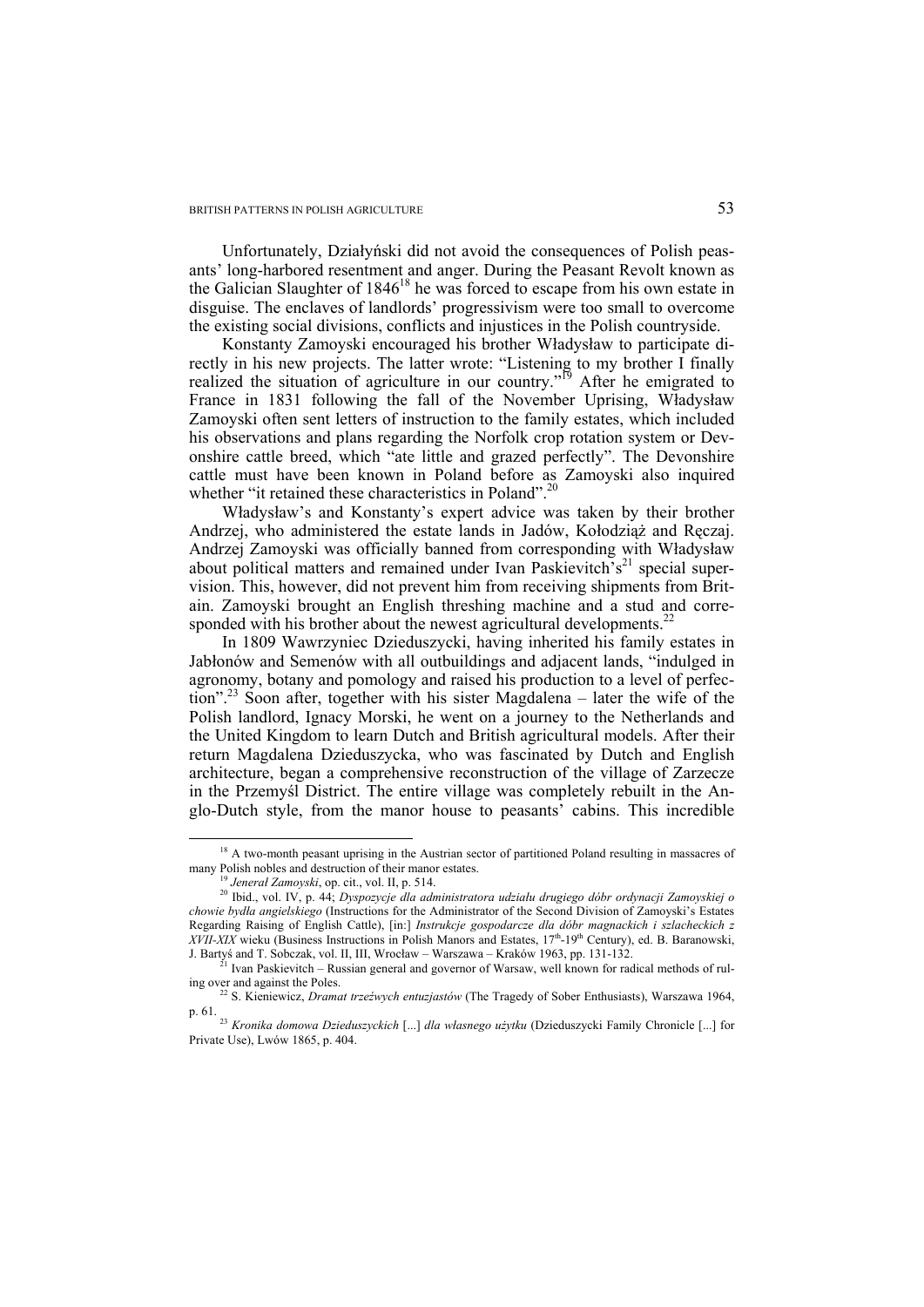enterprise was then documented in an illustrated book: *Zbiór rysunków wyobrażajacych celniejsze budynki wsi Zarzecze w Galicji w obwodzie przemyskiem leżącej, częścią z natury zdjętych lub uprojektowanych z opisem budownictwa wiejskiego w sposobie holenderskim i angielskim i ogólnymi myślami przy ozdabianiu siedlisk wiejskich* (A Collection of Drawings of Most Remarkable Buildings in the Galician Village of Zarzecze in the Przemyśl District, Painted from Nature or Drafts, with Descriptions of Rural Architecture in the Dutch and English Styles and General Remarks on Designing Rural Settlements), published in Vienna in 1836.

Another agricultural reformer was Count Stanisław Wodzicki, who described his experiences in a six-volume work *O chodowaniu, użytku, mnożeniu i poznawaniu drzew, krzewów roslin i ziół celniejszych* [...] *przy zastosowaniu do strefy naszej* (On Planting, Cultivation and Breeding of Trees, Shrubs and Valued Herbs [...] in Our Climatic Zone) (1824-1828). At the same time Joachim Chreptowicz was transforming the village of Szczorsy in his Lithuanian estates. Chreptowicz had visited Britain in 1770. After adoption of British agricultural patterns in Szczorsy, "The peasants' situation was greatly improved as well as the administration of the estate".<sup>24</sup>

However, all those powerful landowners introducing reforms in their own estates rarely displayed any propagation talents. An exception was Alojzy Prosper Biernacki, who was a great propagator of English and Scottish agricultural patterns, although he never visited the British Isles. In his Sulisławice estate in the Kalisz Province Biernacki kept a flock of English Merino sheep and introduced a Norfolk crop rotation system. In the village of Lutowo he founded a school of agronomy, two years before the first state agricultural school was established in Marymont. He published farming handbooks and calendars as well as articles in various magazines. Biernacki's most seminal article was *Pod jakiemi względami ważna jest rolnikowi polskiemu znajomość gospodarstwa wiejskiego angielskiego* (Why is The Knowledge of English Agriculture Important to Polish Farmers), published in "Gazeta Wiejska" (Rural Gazette) in 1817.<sup>25</sup> The article was an introduction to Biernacki's translation of J. C. Landon's work on Scottish-style farms, which he published two years later in Berlin at his own expense.

 <sup>24</sup> F. B. Piekarski, *Wzory przemiennego w gruntach żytnych rolnictwa ugory znoszące* (Crop Rotation Patterns Using Rye Plots), Kraków 1820, p. 4; see also S. Demby, *Joachim Chreptowicz 1729-1812* (Joachim Chreptowicz, 1729-1812), [in:] *Album biograficzne zasłużonych Polaków i Polek wieku XIX* (Biographical Album of Famous 19th-Century Poles), vol. 1, Warszawa 1901, pp. 33-37; J. Chreptowicz, *Sposób wypuszczania gruntów na czynsz* (Land Renting Methods), "Dziennik Towarzystwa Królewskiego Rolniczego", 1812, no. 2, pp. 1-15; F. Paszkiewicz, *O gospodarstwie w Szczorsach* (On the Szczorsy Estate), "Dziennik Wileński" (The Vilnius Daily), 1815, p. 372; F. Paszkiewicz, *Powtórna podróż do Szczors* (Another Trip to Szczorsy), "Dziennik Wileński" 1819, vol. I, p. 369. 25 A. P. Biernacki, *Pod jakiemi względami ważna jest rolnikowi polskiemu znajomość gospodarstwa* 

*wiejskiego angielskiego* (Why is the Knowledge of English Agriculture Important to Polish Farmers), "Gazeta Wiejska", 1817, no. 17, pp. 371-376.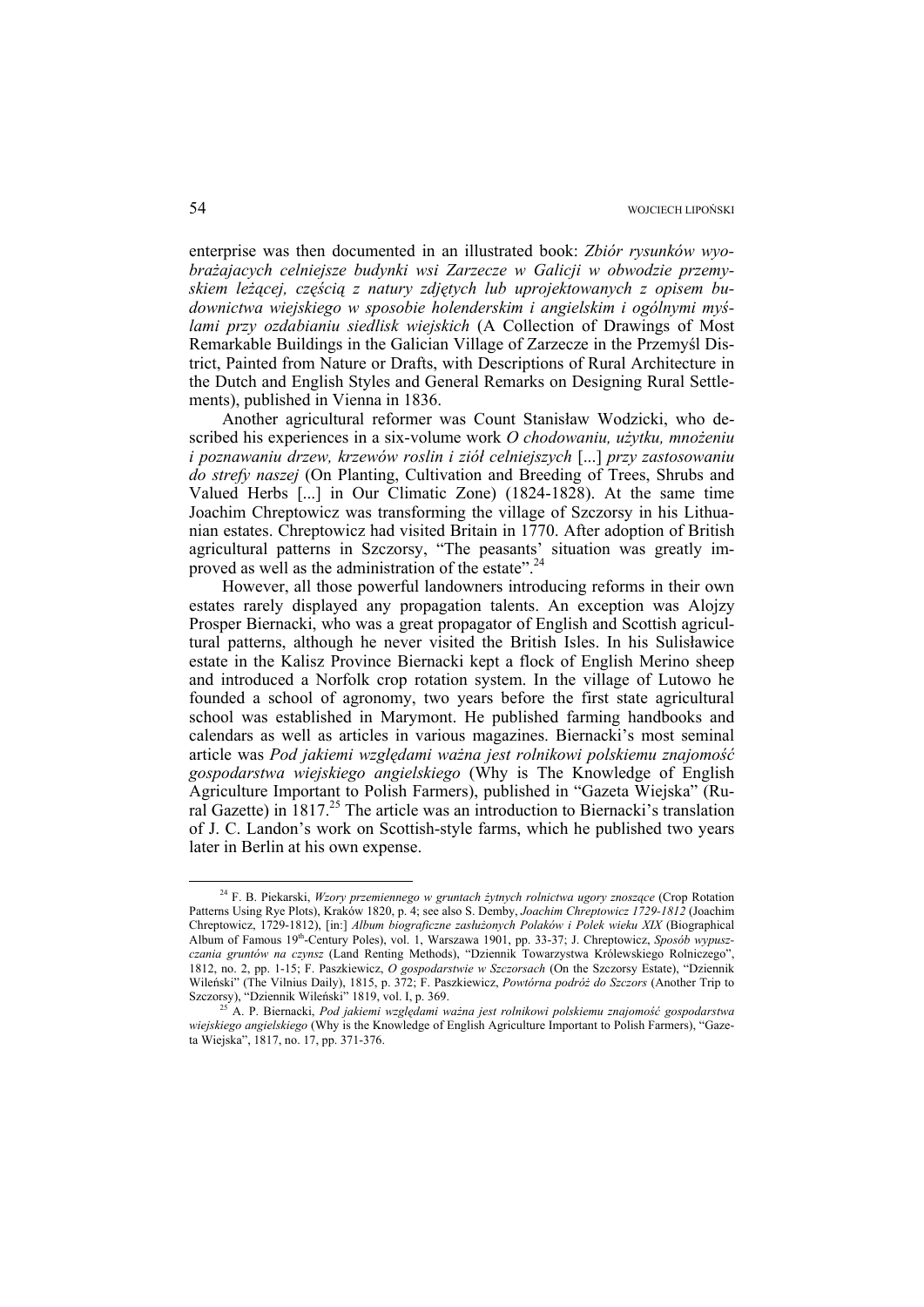It can be assumed that the agricultural advances in Poland in the first three decades of the  $19<sup>th</sup>$  century were mostly based on the improvement of production technology, and in this area they strictly followed the British developments. As it will be discussed later, even the most obvious German patterns adopted in Polish farms later on turned out to be indirect transformations of British models. Unfortunately, the development of farming technology in Poland was not accompanied with reforms of social relations in the countryside, with the exception of a few charitable schemes for the peasants.

The journal "Gazeta Wiejska" (Village Gazette, 1817-1819), co-edited by Alojzy Prosper Biernacki, published the majority of articles about British agriculture, but it was not the first one and there had been other similar periodicals. In the years 1803-1804 "Dziennik Ekonomiczny Zamoyski" (The Zamość Economic Daily) was published. In 1812 two issues of "Dziennik Towarzystwa Królewskiego Rolniczego" (Daily of the Royal Agrarian Society) appeared. One of the preserved "Dziennik" issues in the library of the Poznań Society of the Friends of Learning (Poznańskie Towarzystwo Przyjaciół Nauk – PTNP) bears a librarian's note symptomatic of the fate of the early progressive journals devoted to agriculture: "2 issues published,  $3<sup>rd</sup>$  stopped in press". In 1817 "Pamiętnik Rolniczy Warszawski" (Warsaw Agrarian Diary) was also published but it disappeared after a year. All these periodicals had one thing in common: they were literally "infatuated" with British agriculture considered to be the ultimate standard. They are still valuable sources documenting this type of British influence on Polish culture.

Many works of literature dealing with agrarian issues of the time concentrated on the situation of Polish peasantry. In fact, this issue is not a positive contribution to the optimistic image building of Poland's history. According to T. Łepkowski, while the large land estates in the Wielkopolska Region of Poland reached the European level during the  $19<sup>th</sup>$  century, small peasant farms in that area developed slower and caught up with their European counterparts only at the turn of the  $19<sup>th</sup>$  century.<sup>26</sup> The British agrarian patterns played an important role in this course of events.

Thanks to a number of written sources: press articles, calendars, diaries and agricultural study reports, the nature of confrontation between the agrarian revolution and rural conservativeness in Poland can be faithfully described.

The administrative means to initiate transformations in agriculture in the Congress Kingdom of Poland and Galicia were initially very limited. The economically weak Polish landed gentry still had significant political influence and displayed a reluctant attitude to any administrative interventions in the established system. An opinion survey carried out among the Polish landed gentry in 1814 confirmed their conservative stance. One of such agrarian conservatives

 <sup>26</sup> T. Łepkowski, *Polska – narodziny nowoczesnego narodu 1764-1870* (Poland: The Birth of Modern Nation, 1764-1870), Warszawa 1967, p. 55.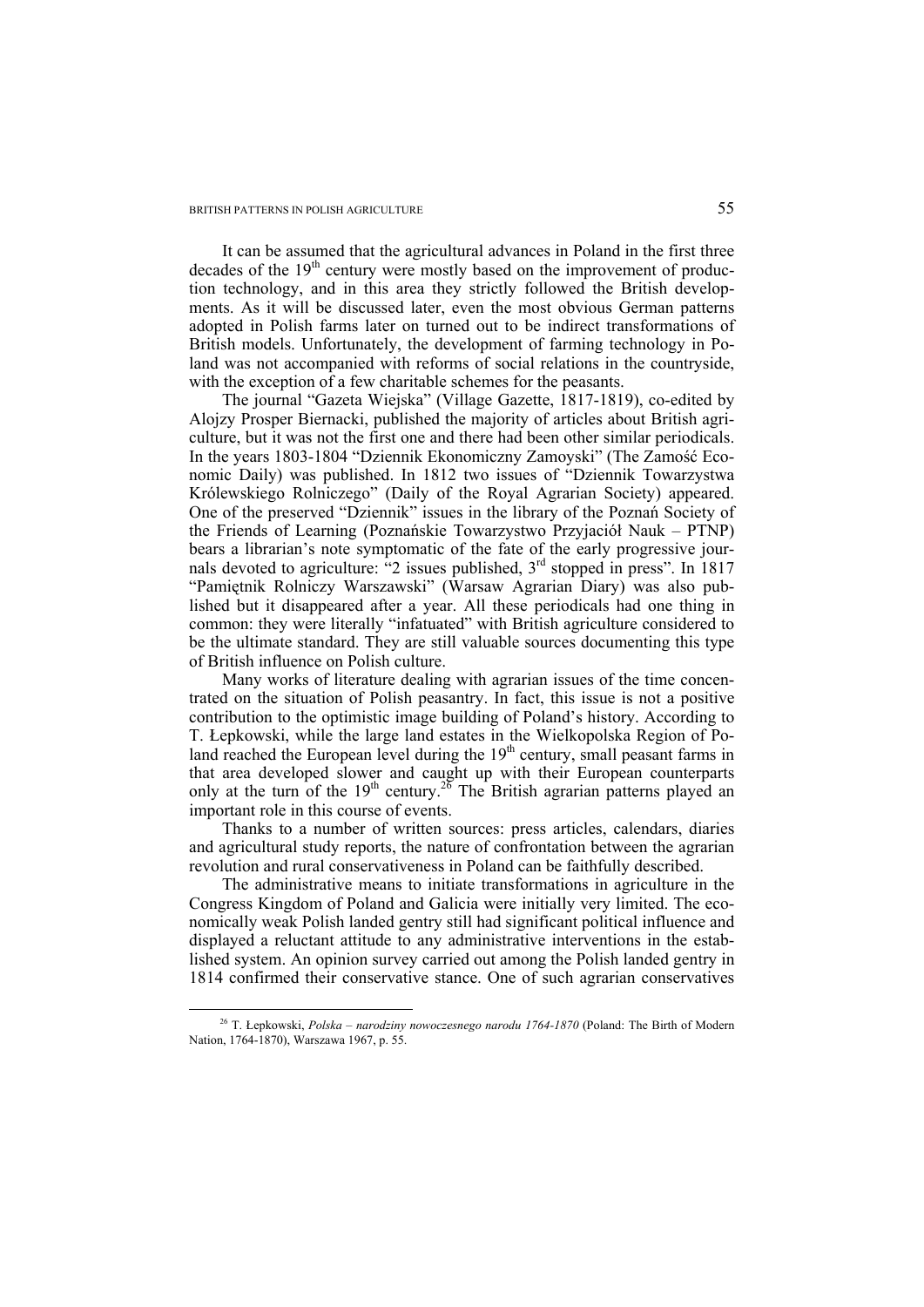stated in "Gazeta Wiejska" that "Each Polish landowner can be proud that among his tenants and laborers he is like a sovereign lord or even like a petty monarch".<sup>27</sup> The backwardness and traditionalism of the Polish nobles, at least in the area of farming technology, would start to crumble only after the foundation of two progressive institutions - the Credit Society and the Bank of Poland in 1825.

A psychological barrier to the adaptation of English and Scottish achievements in Polish agriculture were the infamous Corn Laws, which aroused some prejudices of the Polish gentry towards Great Britain. Interestingly, the issue of Corn Laws, widely discussed in Polish popular dailies, was barely mentioned in agricultural magazines. The editors of the latter, who propagated British ideas and inventions, wanted to avoid stirring up anti-British moods. This cautious tactics of the editors was visible in their general attitude towards agrarian traditionalists, who could express their opinions freely in the papers. "Gazeta Wiejska" refrained from "swashbuckling" criticism of the backwardness of Polish landlords and intended to promote technological developments in agriculture and their benefits with moderation: "The new order of things must be explained using good examples and persuasion rather than enforcement".<sup>28</sup> The exposition of "good examples" from abroad became the official policy of many editorial boards. As one of the editors declared: "Our objectives will be best attained by making comprehensive presentations of the situation of farmers and agriculture in foreign lands."<sup>29</sup>

The "foreign lands" turned to be exclusively Great Britain. Although "Gazeta Wiejska" published a number of German articles or articles about Germany, they were mostly about German successes and failures in adopting British agrarian patterns. Sporadically, it published some reports about France and the Netherlands. This disproportionate treatment of agricultural issues in "foreign countries" other than the United Kingdom is hardly surprising. A few years after the journal was closed, Wincenty Niepokojczycki wrote in his report on Scottish farming: "All the admirers of agriculture and France must share my disappointment", i.e. his disappointment with the state of French agriculture which remained far behind agrarian advances in Scotland, which had been an economically backward country not so long ago. In his comparison of German and British farming, the German agronomist Albrecht Thaer reproached his countrymen for poor mechanization, fertilization and overall sloppiness.<sup>30</sup> It

<sup>&</sup>lt;sup>27</sup> Greneviz, *Włościanin w Polsce* (The Peasant in Poland), "Gazeta Wiejska", 1818, no. 38, p. 297.<br><sup>28</sup> Stenger, *Myśli wyjęte z rozprawy pod napisem "Przedstawienie ustawodawstwu gospodarczorolniczemu Wielkiego Xięstwa Poznańskiego"* (Excerpts from the Study "Economic and Agricultural Legisla-

<sup>&</sup>lt;sup>29</sup> *Wydawca Gazety Wiejskiej do jej czytelników* (A Letter to Readers from the Publisher of "Gazeta Wiejska", 1818, no. 50, p. 398.

<sup>&</sup>lt;sup>30</sup> A. Thaer, *O budownictwie wiejskiem w Anglii* (On English Rural Architecture), "Gazeta Wiejska", 1819, no. 8, pp. 59-60.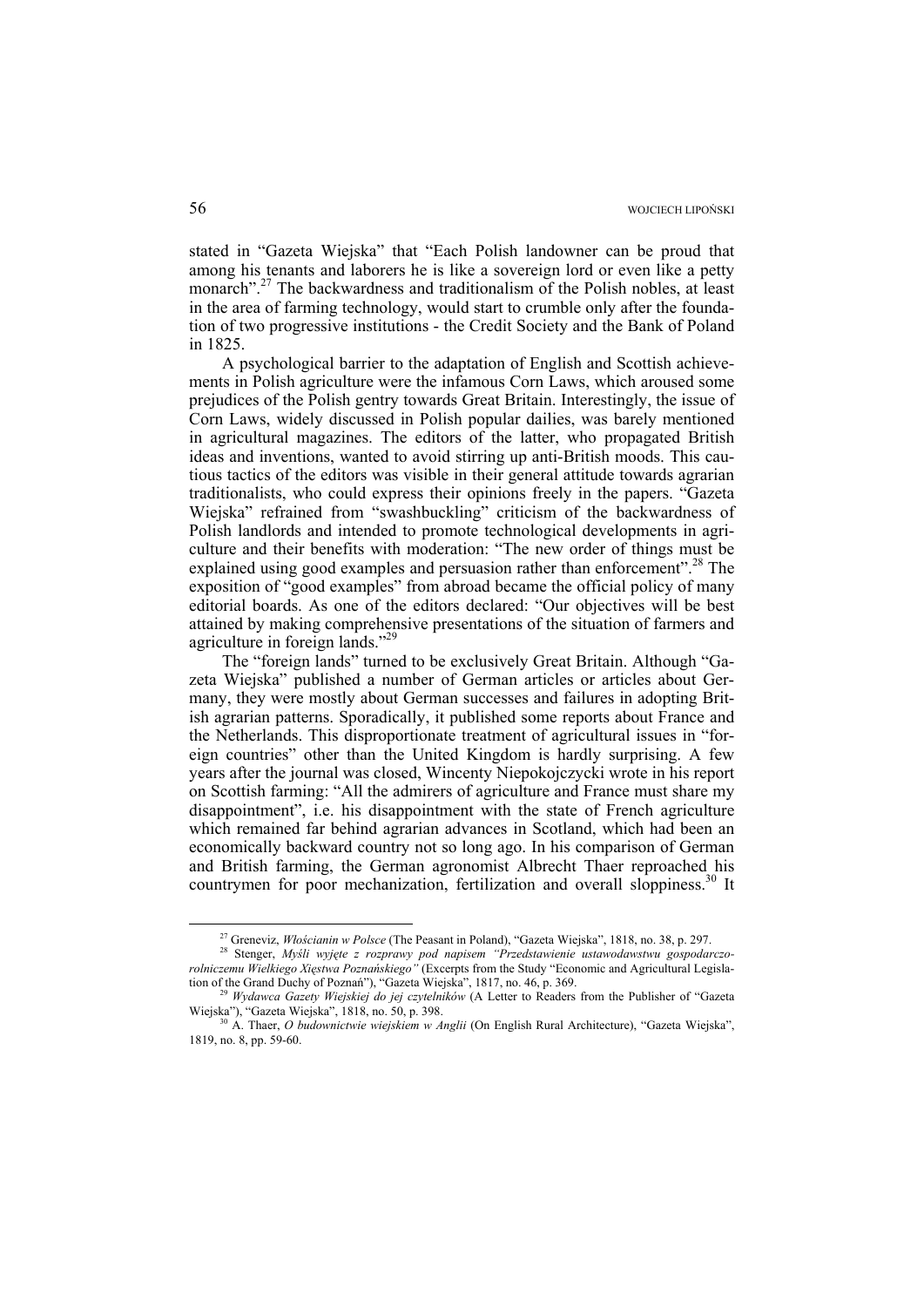should be kept in mind that Thaer was a well-known farming expert from a country whose farming was not considered backward at all.

Thaer's articles translated into Polish and published in "Gazeta Wiejska" outnumbered publications of other authors. His estate in Möglin in Brandenburg became a center of pilgrimages for all progressive Polish landlords. The popularity of Thaer's ideas and works in Poland is an indication of an interesting phenomenon of cultural transfer. While British literature and customs became popular in Poland through French authors, British agrarian culture reached Poland through German authors. A good exemplification of this process was the life of one of pioneers of modern agriculture in Wielkopolska, Dezydery Chłapowski. He had served as a colonel in the French Grande Armee and was wounded during Napoleon's retreat from Moscow. After the French left the Duchy of Warsaw, Chłapowski resigned his commission and returned to the family estate in Turew in the Kościan County to pursue his agricultural interests. As an ardent reader of German farming manuals by Thaer, Block and Koppe, Chłapowski noted that "Those works are either literal translations from English or contain numerous references to British originals."31 He then brought from Britain the original works of John Sinclair and Arthur Young and studied them thoroughly during the winter of 1817-1818. In the spring of 1818 Chłapowski visited Möglin, where he personally met Albrecht Thaer who "admitted to him openly that everything he knew he had learnt from the English [...] and advised Chłapowski to pay a visit to England".<sup>32</sup> In the summer of 1818 Chłapowski came to England and stayed at the estate of Thomas William Coke, 1<sup>st</sup> Earl of Leicester, at Holkham in Norfolk, where he did all kinds of farm jobs. He wrote later in his memoirs that it was in Holkham that he learnt all the secrets of crop rotation. Chłapowski then left for Edinburgh to become familiar with the scientific achievements of the Scottish Agricultural College. In Scotland he purchased agricultural machinery, plows, seeds, and even hired a Scottish engineer (not mentioned by name), who later "became a naturalized Pole". In 1819 Chłapowski returned to his family estate and began a total transformation of Turew to the astonishment and indignation of his neighbors.

Another Polish agronomist who made a "pilgrimage" to Möglin was Michał Oczapowski. His travel report about farming innovations to Prince Adam Czartoryski secured Oczapowski academic tenure at the University of Vilnius, where he engaged in different activities promoting scientific agriculture. He published a series of articles in "Dziennik Wileński" (The Vilnius Daily) being mini-lectures from his works *Zasady gospodarstwa rozumowanego Albrechta Thaera* (Albrecht Thaer's Principles of Rational Farming) and *O ważności gospodarstwa wiejskiego w społeczeństwie i środkach* 

 <sup>31</sup> Quoted in W. Kalinka, *Jenerał Dezydery Chłapowski* (General Dezydery Chłapowski), Poznań 1885, p. 64. 32 Ibid.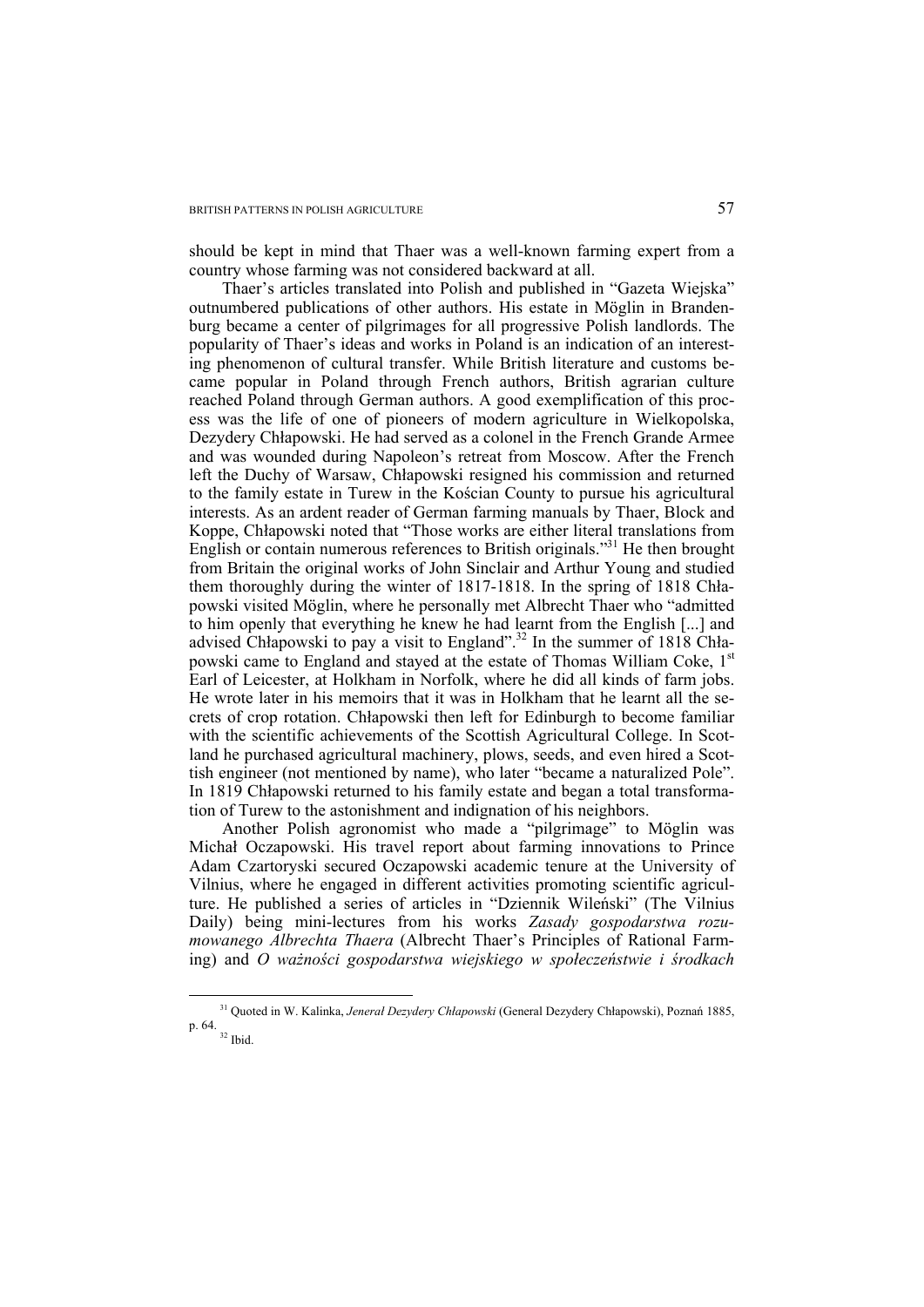*polepszenia jego stanu w każdym kraju przez Sir Johna Sinclaira* (On the Significance of Farming in Society and Ways of Its Improvement in Every Country by Sir John Sinclair).<sup>33</sup> Oczapowski's propagation efforts became most visible in the 1830s, when he published numerous works on agricultural chemicalization and new methods of cultivation.

The progressive press of the time, "Gazeta Wiejska" in particular, propagated two types of innovation in agriculture. The first type was related to changes in social relations in rural areas, agricultural economics, organization and hygiene; and the other to technological advancements: farm machinery, cultivation and breeding methods and building constructions.

The social relations in British farming were often presented in those publications as an unattainable standard. This was a false image as the Polish propagators focused exclusively on the positive sides of the British Agricultural Revolution. It remains unknown whether this type of presentation resulted from the authors' unawareness of all aspects of British agriculture, or it was intentionally done to attract prospective imitators. The Poles who traveled to Britain, such as playwright and Anglophile Julian Ursyn Niemcewicz, were often uncritically enthusiastic about Britain: "It was a country so beautiful, so fertile, so arable and so evergreen. I got off my carriage and sat on the coach box to enjoy its charms in full<sup> $5,34$ </sup> As he recollected war-stricken Polish villages and widespread serfdom, Niemcewicz's infatuation with English agriculture, even with all its obvious flaws, could be understandable.

In the introduction to his *Zasady chemii rolniczej* (Principles of Agricultural Chemistry) (1819), Michał Oczapowski noted that "England was the first nation to elevate agriculture to the level of excellence. The English are a free people and they value all good and useful things. It is a nation covered in glory, which assigns great importance to skillfulness".

Such didactic apotheoses were also made by the English – of the Poles. During his appeal to Parliament to improve the situation of the British farmer, Marquess of Londonderry made a reference to the situation of the Polish peasant as – a pattern to follow: "Let us follow the example of Polish farmers, who are better clad than English peasants. Although they have to live in small mud huts with their families, they never lack bread, meat or beer".<sup>36</sup> Londonderry might have based his surprising opinion on the conviction that, if Poland had exported staple crops for hundreds of years, the Poles must have had plenty of agricultural produce for themselves. K. Sztek replied to Londonderry in the Anglophile magazine "Pustelnik Londyński" (The London Hermit): "I think

 <sup>33 &</sup>quot;Dziennik Wileński", 1819, 1820. Quoted in J. Bieliński, *Stan nauk matematyczno-fizycznych za*  czasów Wszechnicy Wileńskiej (Natural Sciences at the University of Vilnius), Warszawa 1890, p. 155.<br><sup>34</sup> J. U. Niemcewicz, *Pamiętniki czasów moich* (Memoirs), vol. 1, Warszawa 1957, p. 227.<br><sup>35</sup> M. Oczapowski, op. cit.,

<sup>&</sup>lt;sup>36</sup> Quoted in *Opinia o narodzie polskim w Anglii, Francji i Niemczech* (Opinions about the Poles in England, France and Germany), "Pustelnik Londyński", 1822, no. V. pp. 133-134.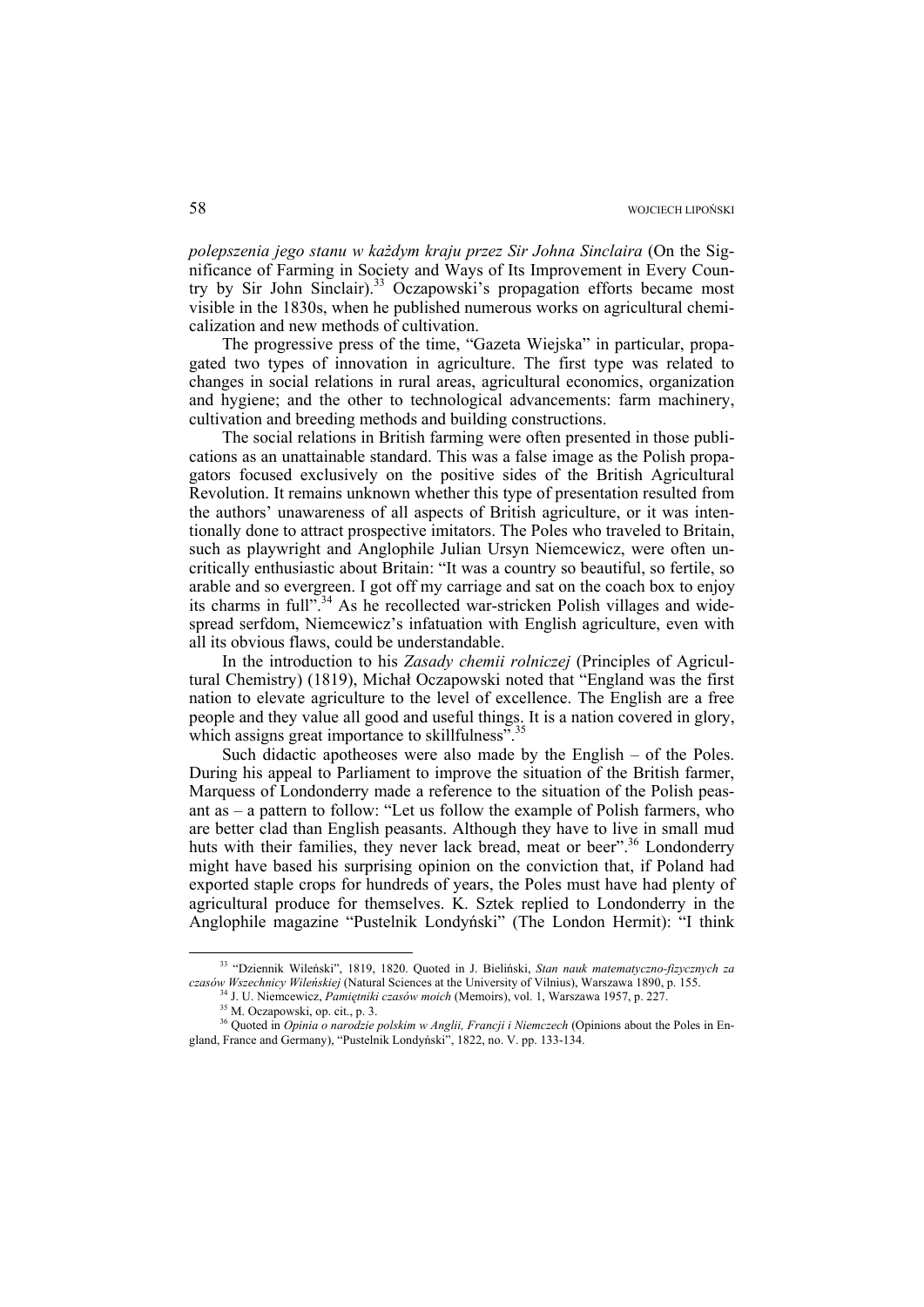Marquess of Londonderry is mistaken, as it seems very unlikely that the Polish peasant would be more affluent than the English peasant. I doubt whether any Polish peasant can afford foods from the English peasant's table. I doubt whether any Polish peasant has more than 3,000 zlotys in cash, while some British farmers have raised significant capital. And I am not talking here about Irish peasants whose sorry plight [...] makes Polish peasants far happier than their Irish counterparts". $37$ 

Truly, there were also favorable opinions of Polish peasantry – in defiance of existing reality – expressed by the agrarian traditionalists: "Our country folk is hard working, healthy, happy, neat and tidy, well-fed throughout the year, content with their living conditions and never complaining".<sup>38</sup>

Nothing, however, was further from the truth than the idealization of the situation of the poorest farmers in Britain. According to Biernacki, "There is no other country in which the farmers are so well-protected and cared for. All farm works in Britain are done by well-paid apprentices".<sup>39</sup> He also observed "common affluence, even among the lowest classes in England." Albrecht Thaer expressed a somewhat more cautious opinion about British farmers and described their situation as a decline of yeomanry gradually replaced by cottagers, however, he saw nothing wrong in it: "They own or rent cottages with gardens and work on one-day or long-term contracts".<sup>40</sup>

In fact, the actual situation of English cottagers was far from idyllic. This layer of English rural society suffered greatly during the Napoleonic Wars, and due to declining wages and fluctuations of grain prices found itself in a critical position after 1815. One year before the publication of Biernacki's article farmers' protests in some English counties erupted into violent riots. Houses and granaries were set on fire. In Norwich the unruly mod fought in the streets against mounted troops. In Littleport near Ely a three-day riot ended in an open battle.<sup>41</sup> The riots also broke out in London. Chłapowski, who was in the British capital during the winter of 1814-1815, described the events: "Several thousand people gathered together. They broke windows in houses of those MPs who voted for the Corn Laws and in residences of government ministers. The entire city was in a state of revolution".<sup>42</sup> As a matter of fact, many of these riots, despite their brutal quelling by the government, resulted in pay rises, which was also fought for by William Cobbett and his newspaper "The Weekly Political Register".

 <sup>37</sup> Ibid.

<sup>38</sup> K. z O., *Uwagi nad krytyką ugorowego gospodarstwa w Polszcze* (Comments on Criticism of Fallow Farming in Poland), "Magazyn Powszechny", 1835, p. 615.<br><sup>39</sup> A. P. Biernacki, op. cit., p. 372.

<sup>40</sup> A. Thaer, *Rys ogólny gospodarstwa angielskiego* (An Outline of English Farming), "Gazeta Wiej-

<sup>&</sup>lt;sup>41</sup> A. L. Morton, *Dzieje ludu angielskiego* (A People's History of England), Warszawa 1948, pp. 234-235.<br><sup>42</sup> D. Chłapowski, *Pamiętniki* (Memoirs), Part I, Poznań 1899, p. 161.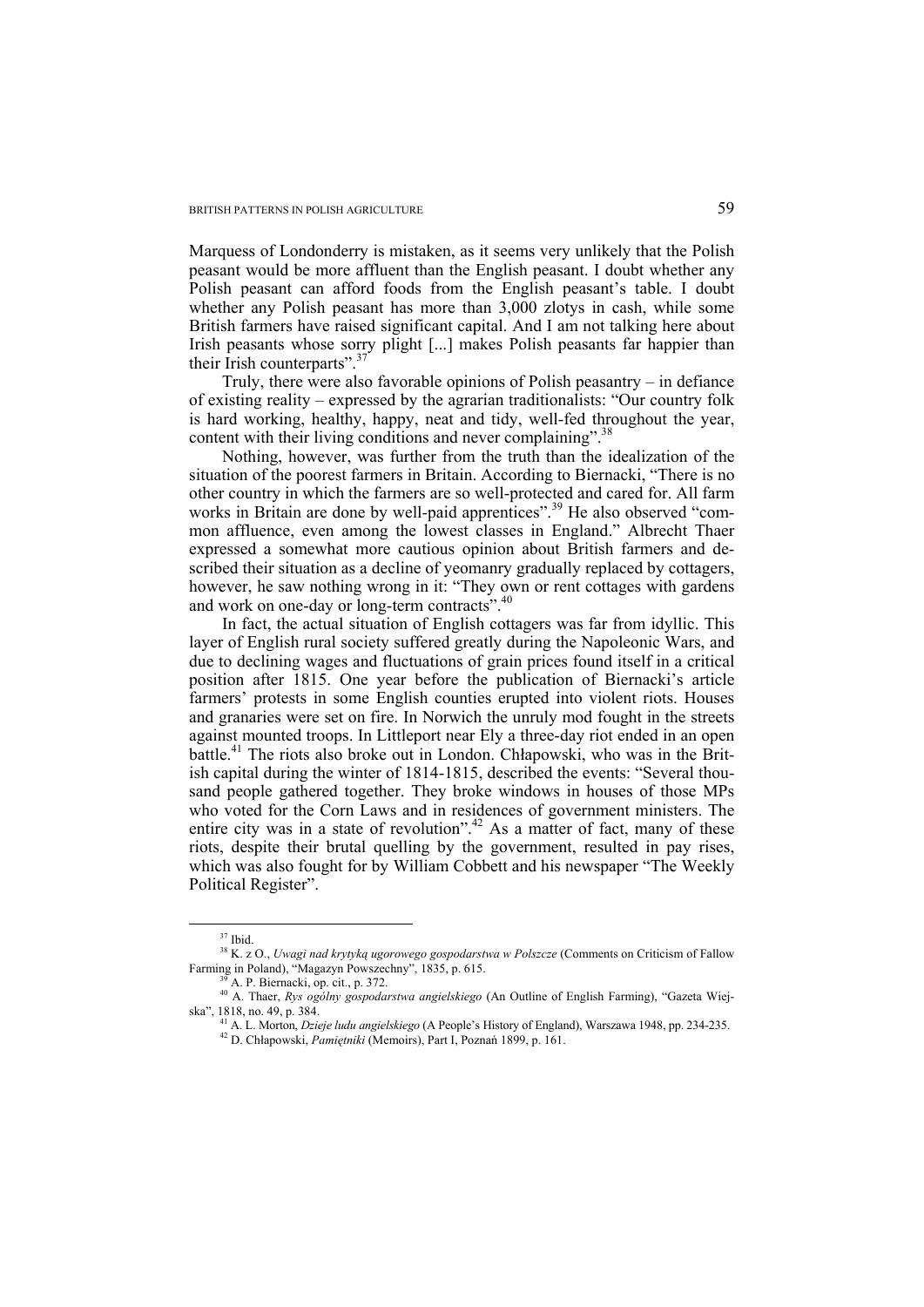Biernacki and Thaer made no mention of these events. One of the Polish agrarian Anglophiles wrote in "Gazeta Wiejska": "When our peasants live in extreme poverty for most of the year, the English farmers are well off in their villages"<sup>.43</sup> In fact, the English cottagers were indeed better off than the Polish peasants at the time.

The widespread idealization of British farming and customs in Poland was ridiculed by a renowned Polish playwright Count Aleksander Fredro in his play *Cudzoziemszczyzna* (Foreign Fashions):

What I took as ridiculous stuff, Others applauded and followed. And when I asked why, They said this was what the English did.<sup>44</sup>

Some newspapers defied this fascination with Britishness, but their opposition was mostly based on poor arguments to defend tradition. A sharp criticism of British farming can be found much later in a work by Tomasz Potocki written under his pen name Adam Krzyżtopór *O urządzeniu stosunków rolniczych w Polsce* (On Organization of Farming in Poland) in 1859. Although Potocki was captivated by the technological developments in British agriculture, he assessed the situation of English cottagers in a dialectical way: "It is quite terrifying to see the growing pauperism of English farmers along technological advancements in agriculture". He also compared the situation of English tenants and landless laborers: "While we are amazed by the wealth of the former, we are struck by the indigence of the latter. Pauperism in England is an official institution, with its own organization, revenue, laws and privileges".<sup>45</sup> Attempts to adopt a similar system in Poland, so much advocated by Biernacki who was fascinated with the capitalist prospects in agriculture, were regarded by Potocki with utmost horror: "The Germans will launch this plague in the Poznań Province and Galicia, and then it will be adopted in the Kingdom of Poland in hundreds of ways". $46$ 

The relations between landlords and tenants were presented by the Anglophile apologists in a more objective manner. Biernacki dubbed such relations in Poland as "the War in the Vandee" and hoped that "the constant conflicts between Polish landlords and tenants should be solved in the English way to the benefit of both parties."

 <sup>43</sup> H. G. Hasse, *Co stoi na przeszkodzie powszechnemu zaprowadzeniu gospodarstwa płodozmiennego*  (Obstacles to Full Implementation of the Crop Rotation System), "Gazeta Wiejska" 1817, no. 36, p. 284. 44 A. Fredro, *Cudzoziemszczyzna* (Foreign Fashions), [in:] *Pisma wszystkie* (Collected Works), vol. 2,

Warszawa 1965, p. 153. 45 A. Krzyżtopór [T. Potocki], *O urządzaniu stosunków rolniczych w Polsce* (On Organization of Far-

ming in Poland), Poznań 1859, pp. 150, 151. 46 Ibid., p. IX.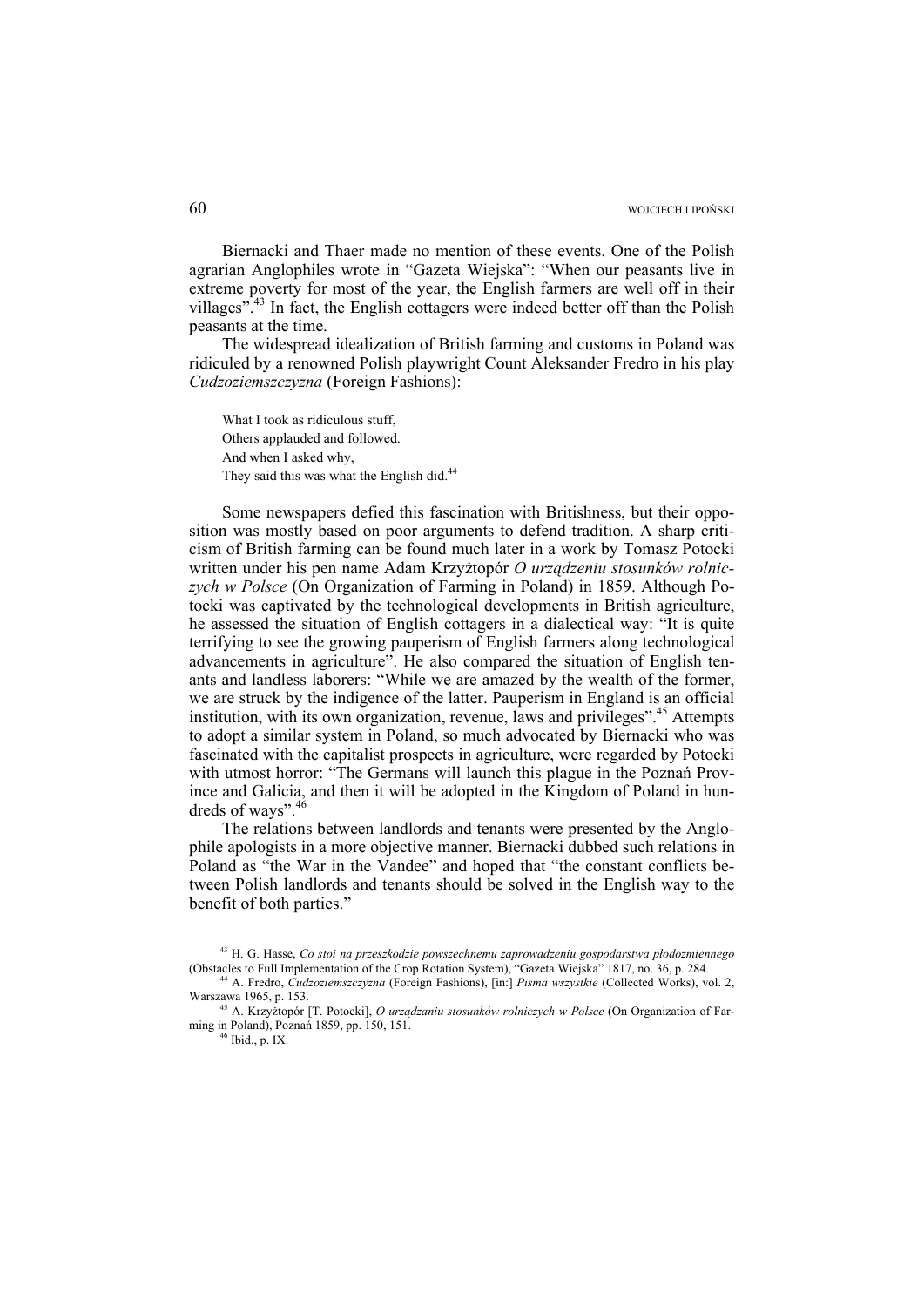Indeed, the legal situation of Polish tenants was in chaos. As the editors of "Gazeta Wiejska" were unable to change the legal regulations, they appealed to the good will of both sides of the conflict. Both Biernacki and Thaer, who must have witnessed similar problems in Germany, saw the solution to the problem in mutual understanding and respect. They were convinced that these issues in Poland and Germany did not have to be subject to legal regulations since they were resolved in Britain by means of conventions. They advocated, first of all, conclusion of fair land lease contracts and amicable resolution of any conflicts by both sides: "A landlord must not use legal oppression against the tenants had he not foreseen contention while drafting the lease terms".<sup>47</sup> "The landlords" should be content with lease contracts that bring them revenue [...] but never demand anything more than a down payment for a six-month lease, and they should conclude at least twelve-year lease contracts".48 They considered the system in England a model: "Fixed term leases contain much better benefits for both parties there [...] but oblige them to strictly keep the contract terms. Such leases are particularly common in England, where the level of agriculture is close to excellence".<sup>49</sup> Both authors emphasized long-lasting tenancies, which greatly affected farming efficiency without increasing expenses. Such contracts allowed tenants to make long-term plans and never treat their land leases as transitional means to make the highest profit at the lowest cost. The suggested lease for twelve years was not incidental. A nine-year contract was often insufficient to properly implement a four-course crop rotation system, and tenants were unwilling to introduce any changes if they were not profitable. None of them favored an altruistic approach or contemplated prospects of benefits only for the generations to come: "I have never considered altering my nine-year lease and introducing four-field crop rotation as it is well-known that this system yields the best crops only in the second sequential full circle, thus I would have to leave it to my successors".<sup>50</sup>

According to Thaer, "In many regions of England tenants regard their farms as freehold property they can bequeath to the children or even sell, always with the permission of their landlords, who very often do not cause any difficulties".<sup>51</sup> He then observed that the relation between landlord and tenant was regulated by mutual reliability rather than law. "If a landlord evicts a tenant farmer for no apparent reasons, farmers in the area show aversion to him and prospective tenants are deterred. If good tenant farmers and their families, who pay good rents and run their farms properly, are not bothered, they are

 <sup>47</sup> A. Biernacki, op. cit., p. 376.

<sup>&</sup>lt;sup>48</sup> Ibid.<br> $^{49}$  A. Thaer, *Rys ogólny*, p. 386.

<sup>49</sup> A. Thaer, *Rys ogólny*, p. 386. 50 J. G. Elsner, *Opis gospodarstwa trzypolowego urządzonego jak bydź powinno* (Description of a Properly Organized Three-Course Crop Rotation Farm), Warszawa 1829, p. 16. 51 A. Thaer, *Rys ogólny*, p. 385.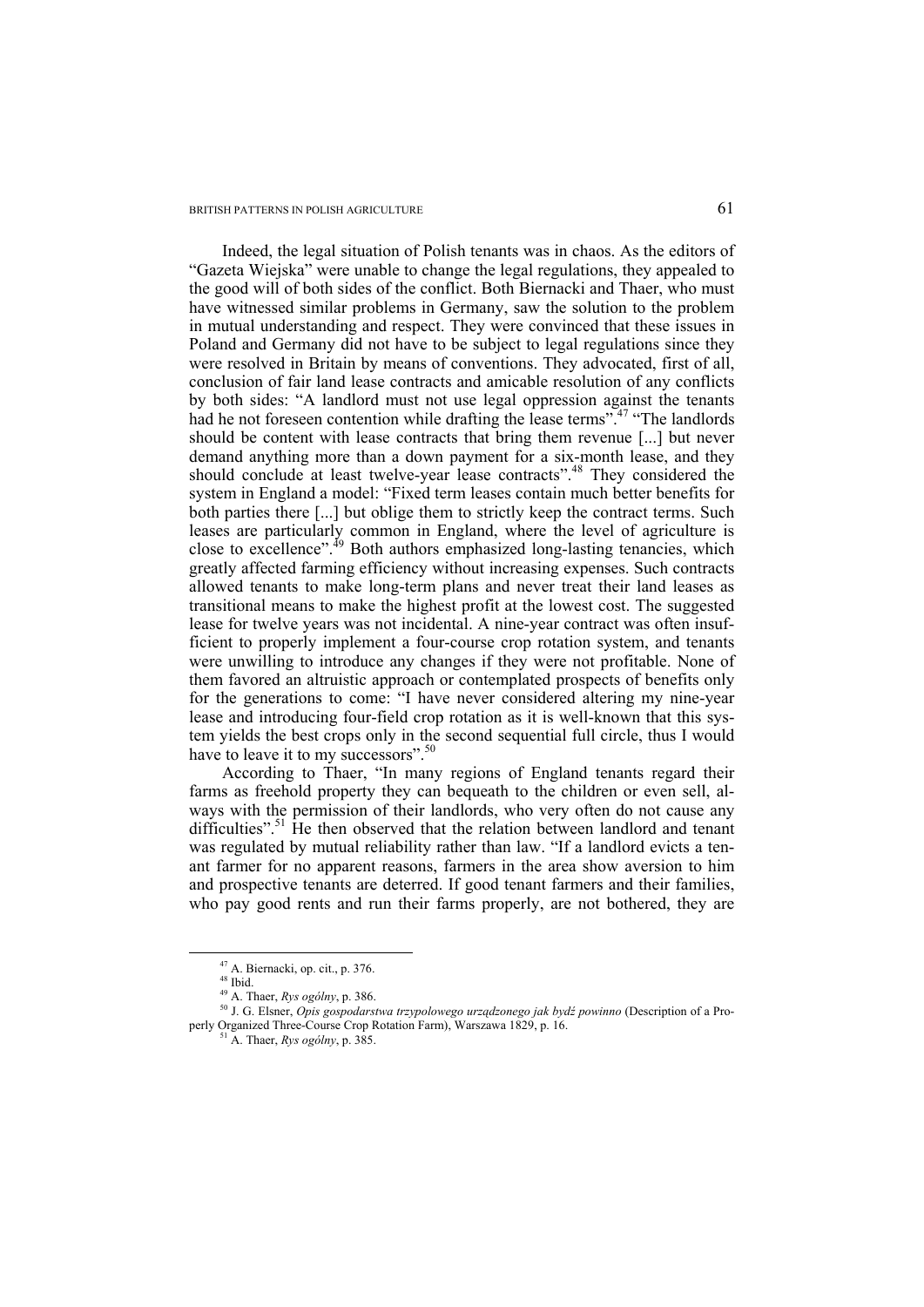happy and  $[...]$  may even treat the landlord as a father figure".<sup>52</sup> These informal and cordial relations between landlord and tenant were also pointed out in Wincenty Niepokojczycki's report to Prince Drucki-Lubecki: "It is a true spectacle of rare prosperity, freedom and respect enjoyed by the land owner [...], who treats his tenant farmers as family members and compete with them in innovations".

Agricultural economics was also often discussed in Biernacki's and Thaer's publications. They would first consider the economic power of Great Britain and the role of individual farmers. In Biernacki's opinion, "An Englishman, who invests his large capital in trade or government bonds, is very cautious in putting it up in his farm. He carefully and wisely allocates the capital in his business, while in Poland money is spent without a plan, on the spur of the moment, following incomprehensible advice of random individuals. In England the farms are like perfect entities formed by fine craftsmen [...] in our country they look like chaotic patchworks of various incompatible pieces."<sup>54</sup> The skillful calculation of the English was also praised by A. Thaer: "When an Englishman considers the price of a purchase he thinks 33, 25 or 20 years ahead. He carefully calculates long-term revenue, regardless of any possible benefits from the country's future industrial development".<sup>55</sup>

The dire financial situation of Polish manors in the Congress Kingdom, following the enormous debts of the former Duchy of Warsaw,<sup>56</sup> has been well attested in various studies,<sup>57</sup> popular brochures, e.g. A. Bielski's *Sposoby do ocalenia majątków obywateli Księstwa warszawskiego od przypadków im zagrażajacych* (Ways to Save Landed Estates in the Duchy of Warsaw) (1809), and in literary works of Józef Korzeniowski and Aleksander Fredro. The state of Polish manor estates was conditioned by specific social and economic factors, and changing it through appeal in the press was impossible. Also before Poland lost its independence in 1795, the Polish landed gentry lacked skills of modern economic thinking. On the other hand, in England since the Tudor times, landed estates could be purchased by burghers and traders. It means that the English landed gentry also incorporated a number of business-oriented individuals with excellent economic skills. An English squire and his "nonnoble" landowning neighbor went into fair economic competition with each

 <sup>52</sup> Ibid.

<sup>&</sup>lt;sup>53</sup> Niepokojczycki to Lubecki [a copy of M Dornbasle's letter], Drucki-Lubecki's Archives (ADL), ms. 24, "Niepokojczycki" file.<br><sup>54</sup> A. P. Biernacki, op. cit., p. 374.<br><sup>55</sup> A. Thaer, *Rys ogólny*, p. 389.

<sup>&</sup>lt;sup>56</sup> Duchy of Warsaw (1807-1815) – a petty Polish principality under Napoleon's supervision.<br><sup>57</sup> A. Eisenach and D. Rzepniewska, *Zadłużenie własności ziemskiej w okresie 1795-1806* (Landed Property Debt, 1795-1806), [in:] W. Kula, ed., *Społeczeństwo polskie XVIII i XIX wieku* (Polish Society in the 18th and 19th Centuries), Warszawa 1970, pp. 187-311. See also A. Bielski, *Sposoby do ocalenia majątków obywateli Księstwa Warszawskiego od przypadków im zagrażających* (Ways to Save Estates of Citzens of the Grand Duchy of Warsaw), Kalisz 1809.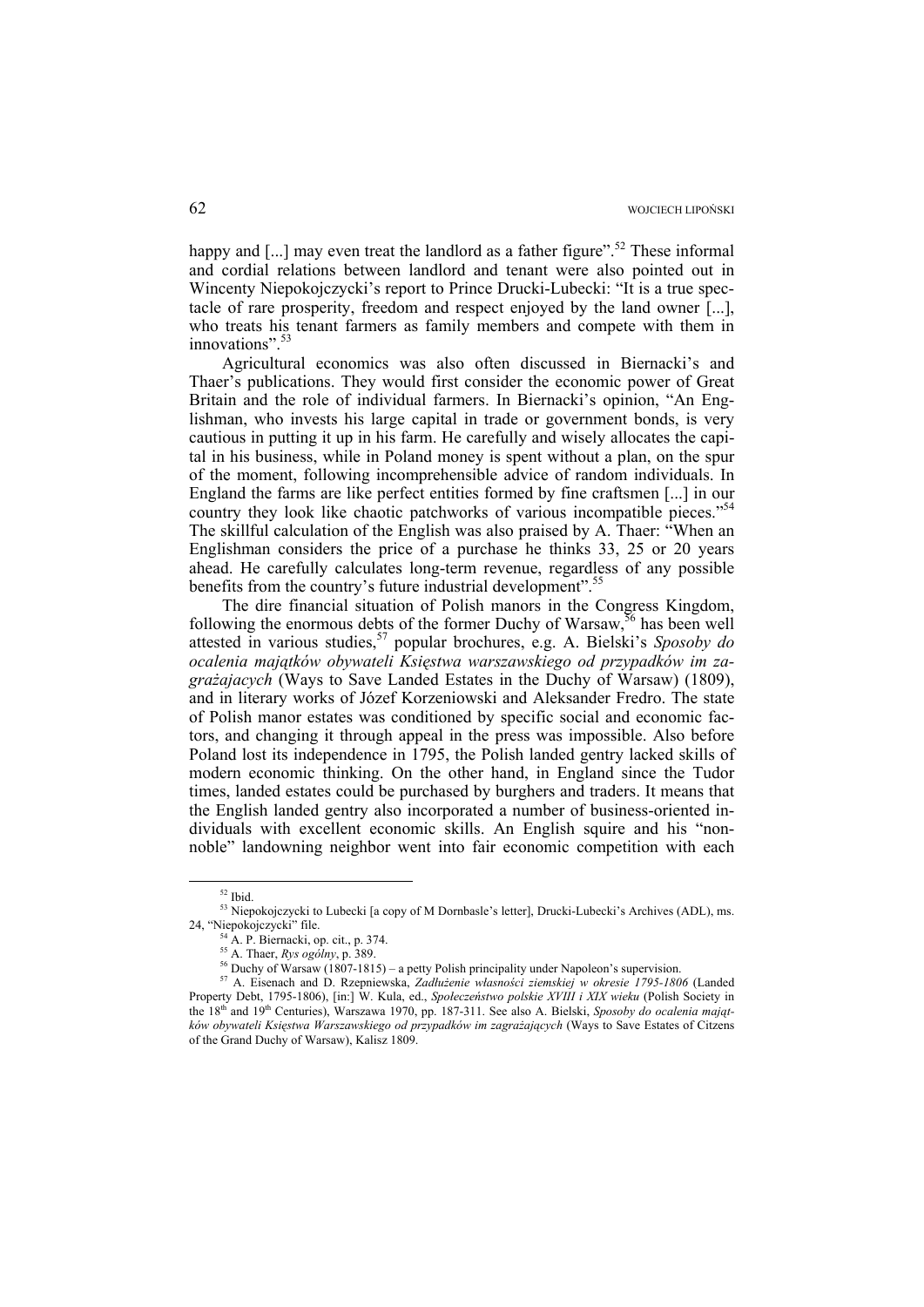other, which led to a positive emulation. In Poland such competition had not existed until the introduction of the Napoleon's *Code* in the Duchy of Warsaw, whose regulations in this matter were later upheld by the Congress Kingdom of Poland. Shortly before the outbreak of the November Uprising in 1830, Prince Xavery Drucki-Lubecki planned for sales of government estates to affluent burghers and tenants, which could have provided some "fresh blood" to the existing relations, albeit to the detriment of landless peasants. The uprising of 1830, however, thwarted Prince's plans. The Polish nobles were reluctant to acquire new economic knowledge and remained largely ignorant of the appeals of the progressive press. As late as 1835 "Magazyn Powszechny" (General Magazine) staunchly defended the Polish "old ways": "What our forefathers did was far better than what the contemporary advocates of change have to offer"58. Such opinions illustrated the economic thinking of a typical Polish landlord of that time.

The innovations in agricultural production were also regarded with utmost reservation. The aversion and sharp and obscurant polemics evoked by publications of Biernacki, Thaer or Oczapowski were often unbelievable.

Crop rotation was probably the most controversial issue. The first signals of this important farming innovation had reached Poland by the end of the  $18<sup>th</sup>$ century; however, they found no followers. At that time and much later a common opinion was shared that the three-course open-field system was enough for bad soils as "good soil never becomes depleted".<sup>59</sup> The editors of "Dziennik Towarzystwa Królewskiego Rolniczego", aware of the backwardness of this system but at the same time trying not to antagonize the traditionalist land owners, reported on the new tendencies in farming very carefully and in a seemingly objective manner: "The Royal Agrarian Society abstains from promoting any specific farming system".60 All these attempts, however, did not prevent the closing of the magazine.

Crop rotation was probably introduced in Poland for the first time by Alojzy Prosper Biernacki in 1802, which he mentioned in an agricultural manual published in 1814 in Wrocław. He was then followed by Franciszek Borgiasz Piekarski, who advocated adherence to the new system.<sup>61</sup> In 1803, Joachim Chreptowicz used crop rotation in his estate in Szczorsy.<sup>62</sup> "Dziennik Wileński" reported on Chreptowicz's initial agrarian experiments, which soon became farming practice: "Now, there are no fallow lands in Chreptowicz's es-

 <sup>58</sup> K. z O., op. cit., p. 603.

<sup>59</sup> D. Bugajewicz, *O rolnictwie* (On Agriculture), Poznań Society of Friends of Learning (PTPN), ms. 79, column 46. <sup>60</sup> "Dziennik Towarzystwa Rolniczego Królewskiego", 1812, no. 1. <sup>61</sup> F. B. Piekarski, op. cit., p. 3.

 $62$  Ibid.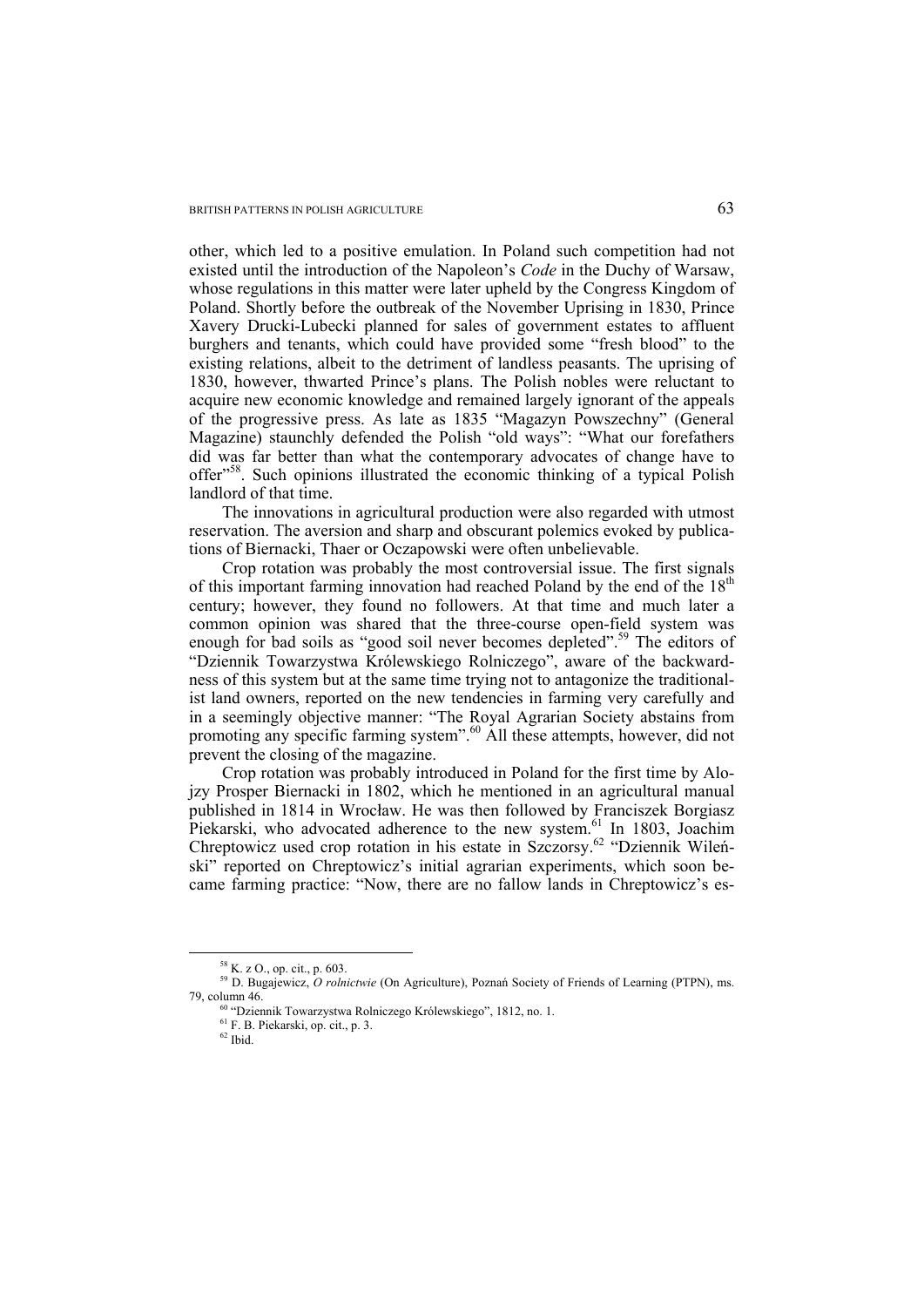tates". In 1812 crop rotation was introduced by Jan Nepomucen Kurowski in the village of Starołęka near Poznań. 63

Alongside the first experiments with crop rotation in some Polish landed estates, a number of publications on the topic appeared, most notably a Polish translation (from French!) of Charles Pictet's work on crop rotation from 1805. Two years later, to balance a rather unfavorable reception of Pictet's book, a Polish translation of P.G. Poinsot *L'Ami des cultivateurs* (Friend of Cultivators) was published which pandered to the more conservative agrarian attitudes. Poinsot openly distanced himself from crop rotation and other innovations in agriculture stressing that "It was my father who taught me land cultivation, and I cultivate land the way it is traditionally accepted in my area. If I follow these new incomprehensible principles. I would bring destruction upon myself<sup>".6</sup> Poinsot also advised against artificial fertilizers "whose costs exceeded their usefulness", and propagated the wooden plow, which had been disused in Britain and even in some Polish landed estates for a long time. No other book corresponded so well with the traditionalist mentality of Polish landlords! Also the responses of illiterate Polish peasants to the new agrarian developments were unfavorable and at times humorous. Piekarski describes a meeting of a certain commune head named Jakób with peasants from a village near Kraków, where he tried to explain the principles of the new system. The reaction from the peasants was as follows: "Maryna, one of the peasant girls, cried out: 'Jakób! What is wrong with you? Where are we to graze our cattle? It will surely die of hunger!"<sup>55</sup>

With the exception of Biernacki's calendars and some singular press articles, other publications from that time ignored the crop rotation system. Piekarski's manual for overseers from 1810 makes no mention about it, although its author would become one of the most outspoken advocates of farming innovations later on.<sup>66</sup>

Only "Gazeta Wiejska" reported regularly on crop rotation in following its social strategy to undermine the traditional thinking of Polish landlords. Each issue of the magazine, from its launch in 1817, included articles encouraging the use of crop rotation.<sup>67</sup> The magazine campaign began boldly by explaining the system in England: "Clever English farmers follow a strict rule never to sow winter crops in the same plot three times in a row. They also avoid sowing

<sup>&</sup>lt;sup>63</sup> Z. Gloger, *Jan Nepomucen Kurowski 1784-1866* (Jan Nepomucen Kurowski, 1784-1866), [in:] *Al-*<br> *bum biograficzne zasłużonych Polaków i Polek wieku XIX*, p. 313.

<sup>&</sup>lt;sup>64</sup> P. G. Poinsot, *Przyjaciel gospodarzy i ogrodników* (Friend of Cultivators), Wrocław 1807, p. IV.<br><sup>65</sup> F. B. Piekarski, *Kmieć proszowski synom, synowom, córkom, zięciom, wnukom i prawnukom* (The

Proszów Peasant to Sons, Daughters-in-law, Daughters, Sons-in-law, Grandchildren and Great Grandchil-

dren), Kraków 1811, p. 72.<br><sup>66</sup> F. B. Piekarski, *Ekonom kollegom kraju nowo wcielonego* (To Overseers in the Newly Established State), Kraków 1810, p. 3.

State), Kraków 1810, p. 3. 67 *O użyteczności płodozmianu* (On the Usefulness of Crop Rotation), "Gazeta Wiejska", 1817, pp. 33- 34.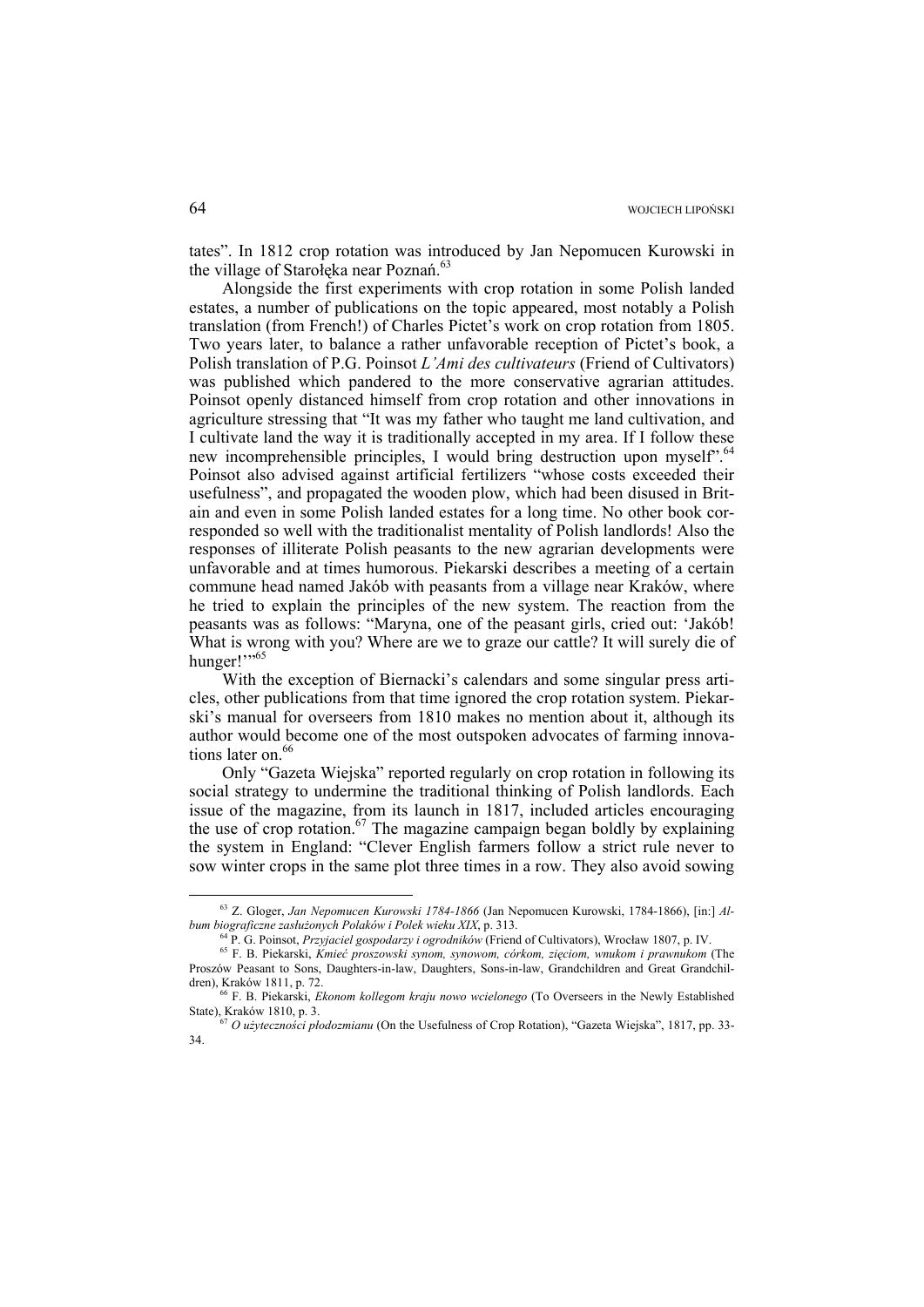winter crops in the same plot two times in a row".<sup>68</sup> Thaer also added that "The Norfolk crop rotation is the most common and appropriate system of land cultivation in all regions of England. It truly deserves our interest".<sup>69</sup> The magazine also printed L. Fischer's entire study of crop rotation".<sup>7</sup>

The opponents of agrarian changes were also given space in "Gazeta" to publish their contributions to the debate: "The existing land cultivation system in Poland is not that backward, as it shows elements of new industrial developments [...] If we cannot envision the introduction of some new farming methods on Polish soil, it is not because we are ignorant of them or do not want to learn them, but because they may turn less productive for us".<sup>7</sup>

Such opinions seemed to have had a great impact on Jan N. Kurowski, who used crop rotation in his estates, but in the face of landlords' opposition to the new system he decided to come to a compromise, which strengthened the traditionalists' stance: if the landlords seek no change, let them perfect the old methods then. In 1829 he translated and published a book by a German author J. G. Elsner *Opis gospodarstwa trzypolowego urządzonego jak bydź powinno*  (Description of a Properly Organized Three-Course Crop Rotation Farm) (1829).

The strength of the opposition to crop rotation in Poland can be illustrated by the fact that the ardent defense and attacks against this method lasted for over thirty years after the pioneering experiments. Nearly twenty years after "Gazeta Wiejska" launched its propagation campaign, the discussion started anew with unprecedented intensity. When "Magazyn Powszechny" printed a sharp critical review of the three-field system, the crop rotation system became subject to a more devastating critique than ever before in the history of the argument (which became, however, the debate's turning point). The critics of the new system displayed what amounted to exemplary backwardness, disguised as defenders of tradition: "By sincerely upholding our forefathers' farming, we will at least do justice to their ashes [...] Those who reproach the Poles for bad land cultivation because the system is better in foreign lands, and demand from the Poles to sow all their fields, because the foreigners have no fallow land, give ill advice without any prior deliberation".<sup>72</sup>

The resulting confusion between progress and tradition made even some otherwise progressive authors speak against crop rotation. Józef Marciszewski in his *Zasady oceniania dóbr ziemskiech* (Principles of Evaluation of Landed Estates) (Warszawa, 1820) called for new agricultural economics and at the same time, as the reviewer of his book wrote, "duly left one third of his field

 $^{68}$  Ibid. p. 33.<br> $^{69}$  A. Thaer, *Rys ogólny*, p. 392.

<sup>&</sup>lt;sup>70</sup> "Gazeta Wiejska", 1818, nos. 42, 43, 46, 47.

<sup>71</sup> *O rejestrach ekonomicznych* (On Business Registers), "Gazeta Wiejska", 1818, no. 35, pp. 273-274. 72 K. z O., op. cit.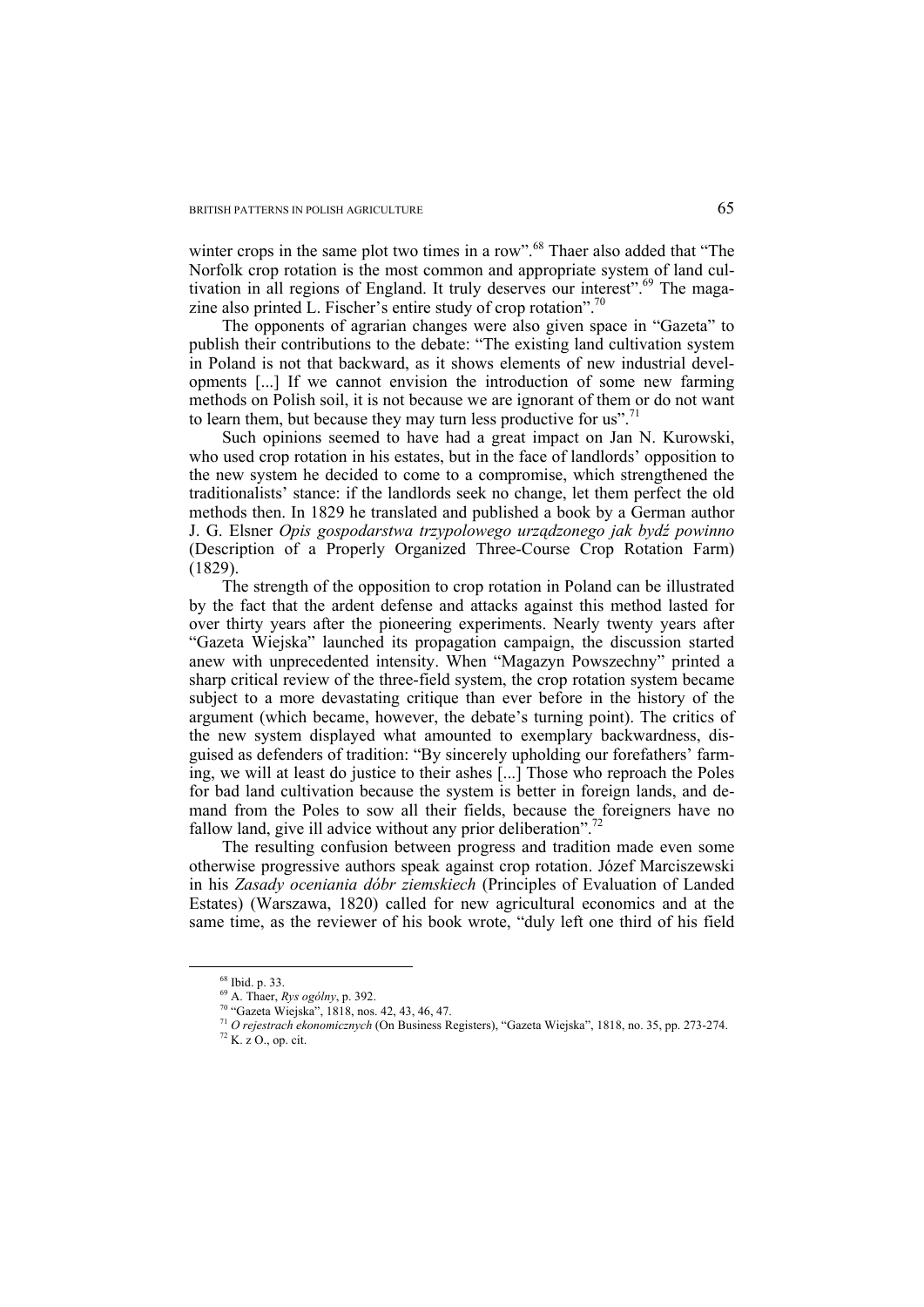fallow".<sup>73</sup> This way both the author and the reviewer subscribed to the antiquated three-course open-field system.

The mentioned confusion was due to the fact that the new economic calculations themselves were easier to adopt than the crop rotation system, whose full agricultural output was expected after many years. The Polish landlord calculated profits in "antiquated" ways, while the "new calculations" could bring profits faster. The effects of wrong calculations were experienced summarily, and they necessitated the knowledge of new calculation methods in economy. This psychological dilemma of Polish landlords was illustrated by A. Fredro in *Cudzoziemszczyzna*:

I am in desperate need of money, without a penny in my pocket And this, my dear lady, is what affects my soul.<sup>74</sup>

Thus good calculation skills were universally praised; however, those with such skills were very few. The anonymous author of the work *O rejestrach ekonomicznych* (On business registers) pointed to the messy and inaccurate accounts in Polish manors,  $7<sup>5</sup>$  although he justified these problems (as many would do later) with the dire historical experiences of the Poles. Piekarski, on the other hand, did not blame the landlords for this state of affairs, but overseers and land agents: "I know you do not like doing accounts, my friends, but without accounting no business is possible".<sup>76</sup>

Therefore, while the "new accounting" was not questioned publicly, "new cultivation" attracted various counterarguments, especially that the pioneers of new cultivation methods often failed in their undertakings. "Gazeta Wiejska" published grievances of landowners, whose potato crops failed because they were planted in a "modern" way.<sup>77</sup> Those who were held responsible for crop failures were often foreigners who were brought to Poland to introduce the new methods but did not know the specificity of Polish climate and soils. They were mainly Germans and the Swiss, but also Englishmen and Scotsmen. An Englishman is, for example, blamed for agricultural failures in Fredro's play *Cudzoziemszczyzna*, which accurately reflects the conflict of agrarian traditionalists and progressivists present in the press of the day. While the latter claimed the failure of the new methods resulted from the country's backwardness, the former emphasized the old, dependable domestic methods and shielded them from foreign influences:

 <sup>73 &</sup>quot;Gazeta Literacka", 1821, p. 338.

<sup>74</sup> A. Fredro, op. cit., p. 190.

<sup>&</sup>lt;sup>75</sup> "Gazeta Wiejska", 1818, no. 36.<br><sup>76</sup> F. B. Piekarski, *Ekonom kollegom*, p. 3.

<sup>&</sup>lt;sup>77</sup> List do Wydawcy Gazety Wiejskiej (Letter to the Publisher of Gazeta Wiejska), "Gazeta Wiejska", 1817, no. 48, pp. 383-384.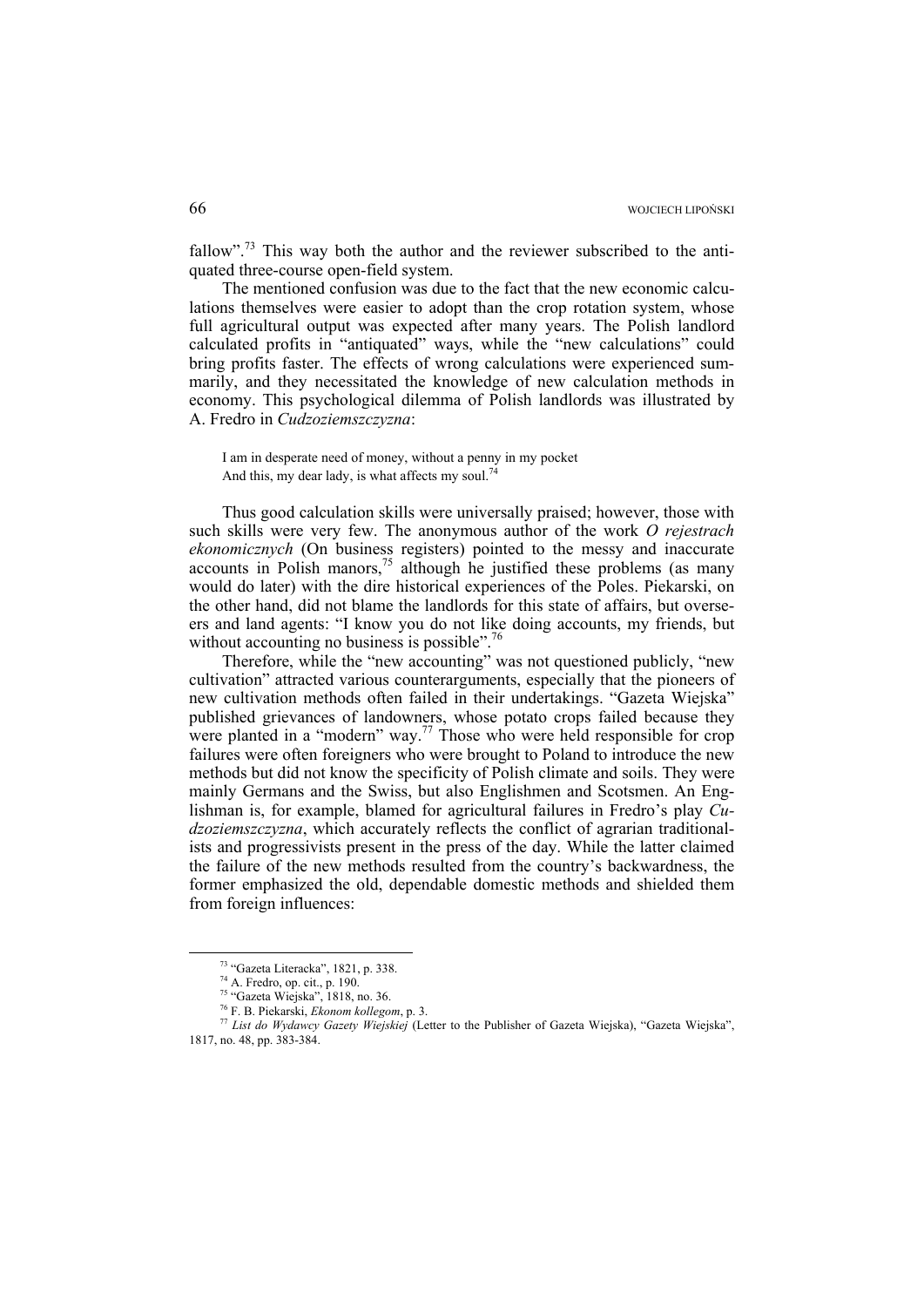BRITISH PATTERNS IN POLISH AGRICULTURE 67

I have this Englishman, who is a skillful manager, But he is among Poles, and is often lost.<sup>78</sup>

Fredro also scolds the uncritical enthusiasts of foreignness:

If the manager becomes lost, let him be lost in England.<sup>79</sup>

The crop rotation method based on alternation of deep-rooted and shallowrooted plants is also frowned upon by Fredro. One of characters in *Cudzoziemszczyzna* named Jakub, who expresses the playwright's own opinions, cannot understand the purpose of sowing Tartar buckwheat, and is completely unaware of its function as an important meliorating crop in the crop rotation system. He is unable to comprehend the alternating courses of crop rotation and thinks that, if a turnip crop was successful one year, there is no need to change crops but to sow turnip again and again:

This Englishman sows Tartar buckwheat in vain! What a pitiful manager! I'm not a farmer, but I'm not blind, Instead of wheat, he would harvest one thousand bushels of turnip.<sup>80</sup>

In fact, Fredro, whose ridicule of foreign fashions in customs and dress was justified, hardly made any contribution to the progress of agriculture.

The foreigners' failures in farming were often publicized. In 1810, Piekarski complained that the foreigners took away Polish managers' jobs: "Foreigners were brought to cultivate our forefathers' land that we had defended with our blood [...], we were deemed unfit to work as if [English] language would be enough to cultivate crops, not our hands, legs, eyes and heads, and thus we have become drifters in our own country".<sup>81</sup> Some, like the character Radost from *Cudzoziemszczyzna*, were disappointed with foreign farming patterns leading to crop failures:

I will have them banished tomorrow.82

Not only was crop rotation the talk of the town. When Chłapowski for the first time sowed ryegrass in his estates, which he brought from London (and which he was unable to purchase in any place closer to his estate – an illustra-

<sup>[...]</sup> all these islanders,

 <sup>78</sup> A. Fredro, op. cit., p. 152.

<sup>79</sup> Ibid. 80 Ibid., p. 173.

<sup>81</sup> F. B. Piekarski, *Ekonom kolegom*. 82 A. Fredro, op. cit., p. 189.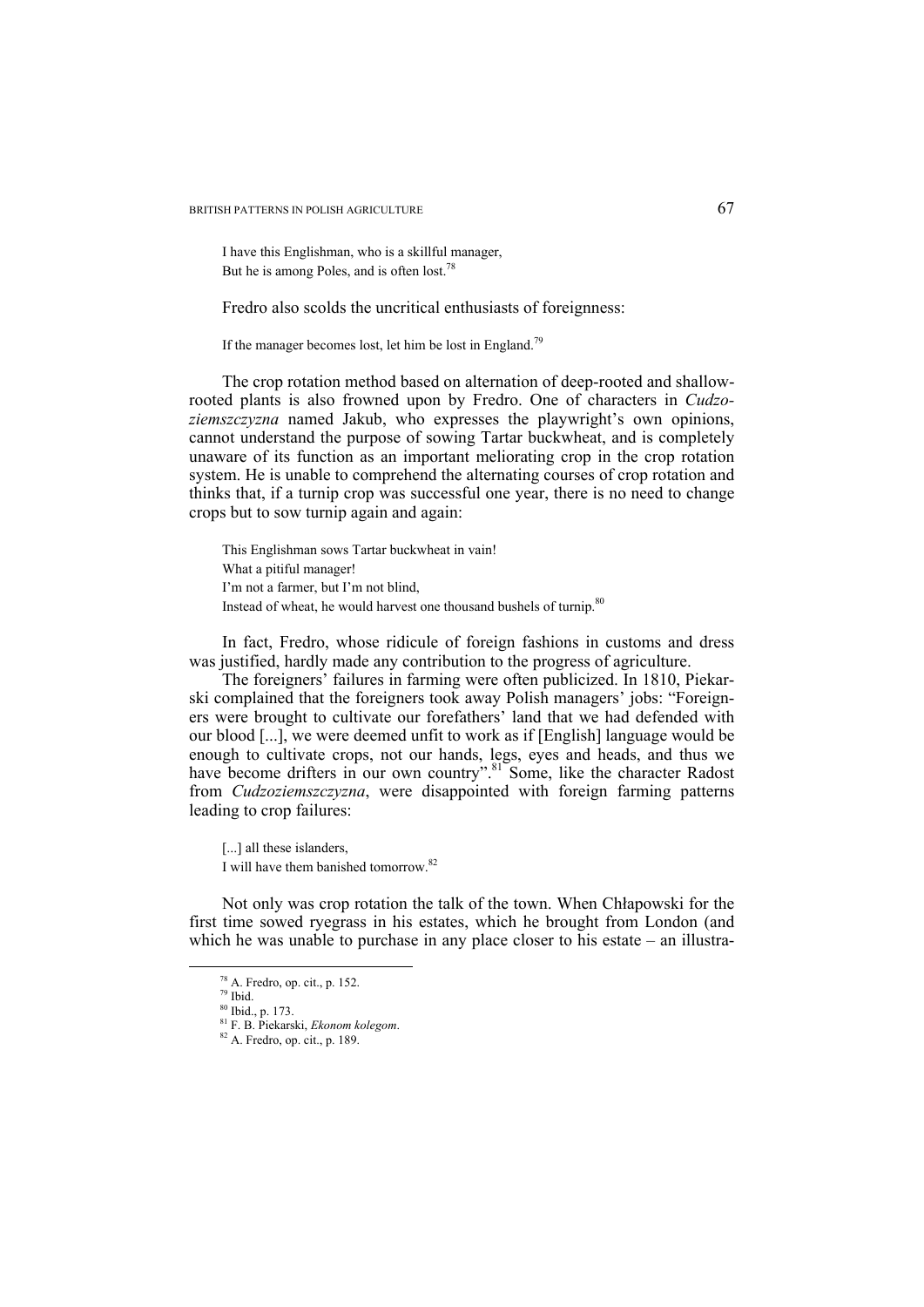tion of the difficulties experienced by the pioneers of new farming methods), he was derided by many as a madman. Some even attempted to make Chłapowski's father stop him.<sup>83</sup> Grass was considered as "something that grows wild", and although Poland's meadows were thought to be "in a deplorable state, their cultivation was left to nature."<sup>84</sup> Occasionally, "manure, ashes or lime was spread on them".<sup>85</sup>

The failures of newly cultivated crops, especially those originating in Britain, resulted from the lack of coordination between various initiatives, their occasional and experimental character and lack of patience and perseverance among farmers. A given crop could be poor or abundant, depending on whether it was grown on a large or small area. In his article about the "English methods" Biernacki noted: "The lack of visible improvement in our country's farms run by different individuals, who use the new experimental methods, is owing to the small scale of their implementation. It is as if drops of culture were lost in an ocean of wilderness [...] our innovations must be on a mass scale. What improvements can be expected, if one buys but a few pounds of seeds, one ox or a pair of rams?"<sup>86</sup>

Serious conflicts also arose from the process of agricultural mechanization. Inefficient service of farming machinery, lack of service equipment and mending facilities in rural areas, and finally low-quality output were factors contributing to the growing criticism of mechanization in farming:

The good old tools have been replaced by fancy machinery That works for half an hour after two days under repair. There are steam engines as far as the eye can see, But the mill, the brewery and the thresher are all out of order.<sup>87</sup>

Fredro's lines were not far from the truth. A Polish landlord M. Karski complained in his order for a new threshing machine from the Białogon factory that had bought earlier two defective threshers from a factory in Skąpe, which stopped his production for a long time.<sup>88</sup> However, the Białogon factory employed British engineers, who took very good care of high-quality production.

Chłapowski, who had anticipated such problems with new machinery, brought a Scottish engineer to his estate; however, not every Polish landlord could afford hiring skilled staff from Britain. He was helpless when he saw that

 <sup>83</sup> W. Kalinka, op. cit., p. 68.

<sup>84</sup> Stenger, op. cit., p. 68.

<sup>85</sup> F. B. Piekarski, *Kmieć proszowski*, p. 78. 86 A. P. Biernacki, op. cit., p. 374.

<sup>87</sup> A. Fredro, op. cit., p. 189.

<sup>88</sup> *List dziedzica Karskiego, Zbiory Dozorstwa w Białogonie* (M. Karski's letter, Białogon Collection) no. 179, column 1, quoted in J. Pazdur, *Zakłady metalowe w Białogonie, 1814-1914* (The Metallurgical Plant in Białogon, 1814-1914), Wrocław 1957, p. 147.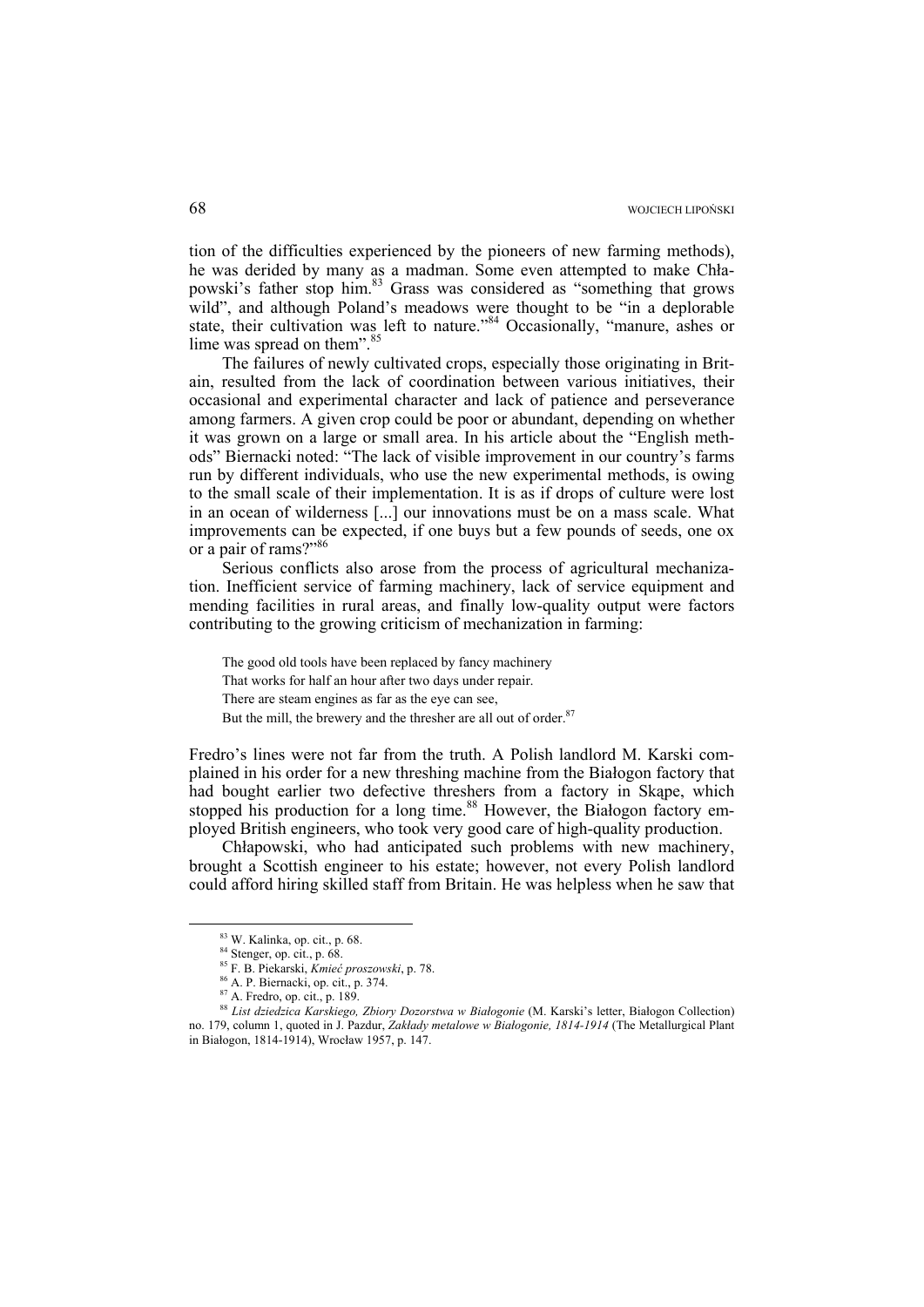his farmers were not able to learn how to use the Scottish plow and often refused to work with the new tool.<sup>89</sup> However, problems with adaptation of innovative machinery were experienced not only in Poland. The director of School of Agriculture in Marymont near Warsaw, Jerzy Beniamin Flatt reported after his visit to A. Thaer's estate in Möglin that "the English plow is excellent but their plowing technique is very poor there".<sup>90</sup>

These problems with new farming technology could be resolved by learning and perfecting new technical skills. As far as social relations were concerned, the difficulties were far more serious. The Polish countryside began to suffer from overpopulation and underemployment, while the new machines improved the work quality but took away jobs from farm laborers. This issue was frequently discussed in "Gazeta Wiejska".<sup>91</sup> Progress in hygiene and medicine, although slow, was reaching the Polish countryside. Flatt observed in 1818 that "More and more people are born every year, and Dr. Jenner's cowpox vaccine has saved more people than the Napoleonic Wars killed".<sup>92</sup> Even the ardent enthusiast of reforms, Alojzy Prosper Biernacki, claimed that the new engines were only used in English farms and no place else (!): "as the English do not use any other machines than threshers".<sup>93</sup> On the other hand, he struck a prophetic note about the prospective use of the thresher, which was extensively blamed for taking jobs from the farm laborers: "I am convinced that the threshing machine will be so common in the future that farmers threshing with flails will be ridiculed as much as if today's millers would grind corn in the quern instead of the mill".<sup>94</sup>

The reasons for reluctance towards new machinery were sometimes mundane. Landlords complained about the mechanical seeder and, in particular, the new plow, which was "too heavy to use and should be modified before our weaker horses or oxen can pull it".<sup>95</sup> In fact, weak horses and oxen could be found even in the best organized Zamoyski's estates. G. Burnett openly pointed out these shortcomings: "The cattle and horses here are meager and commonly very poor".<sup>96</sup> It can be assumed that a vast majority of Polish landlords followed Poinsot's conservative guidelines rather than took interest in Englishmade machinery. Not only did the Frenchman dissuade the farmers from using cast-iron plows to "unload the horses", but he also wanted them to remove iron parts from the traditional wooden plows: "If a wooden plow is too heavy then its wheels go too deep underground and thus overburden the oxen. It is much

 <sup>89</sup> W. Kalinka, op. cit., p. 68.

<sup>&</sup>lt;sup>90</sup> J. B. Flatt, *Uwagi rolnicze* (Remarks on Agriculture), "Gazeta Wiejska" 1819, no. 20, p. 160. <sup>91</sup> *O machinach* (On Machinery), "Gazeta Wiejska", 1818, no. 34, pp. 269-270. <sup>92</sup> J. B. Flatt, op. cit., p. 166.

<sup>&</sup>lt;sup>93</sup> A.P. Biernacki, op. cit., p. 372.

<sup>94</sup> Ibid., p. 373.

<sup>95</sup> J. B. Flatt, op. cit., p. 158.

<sup>96</sup> G. Burnett, op. cit., p. 34.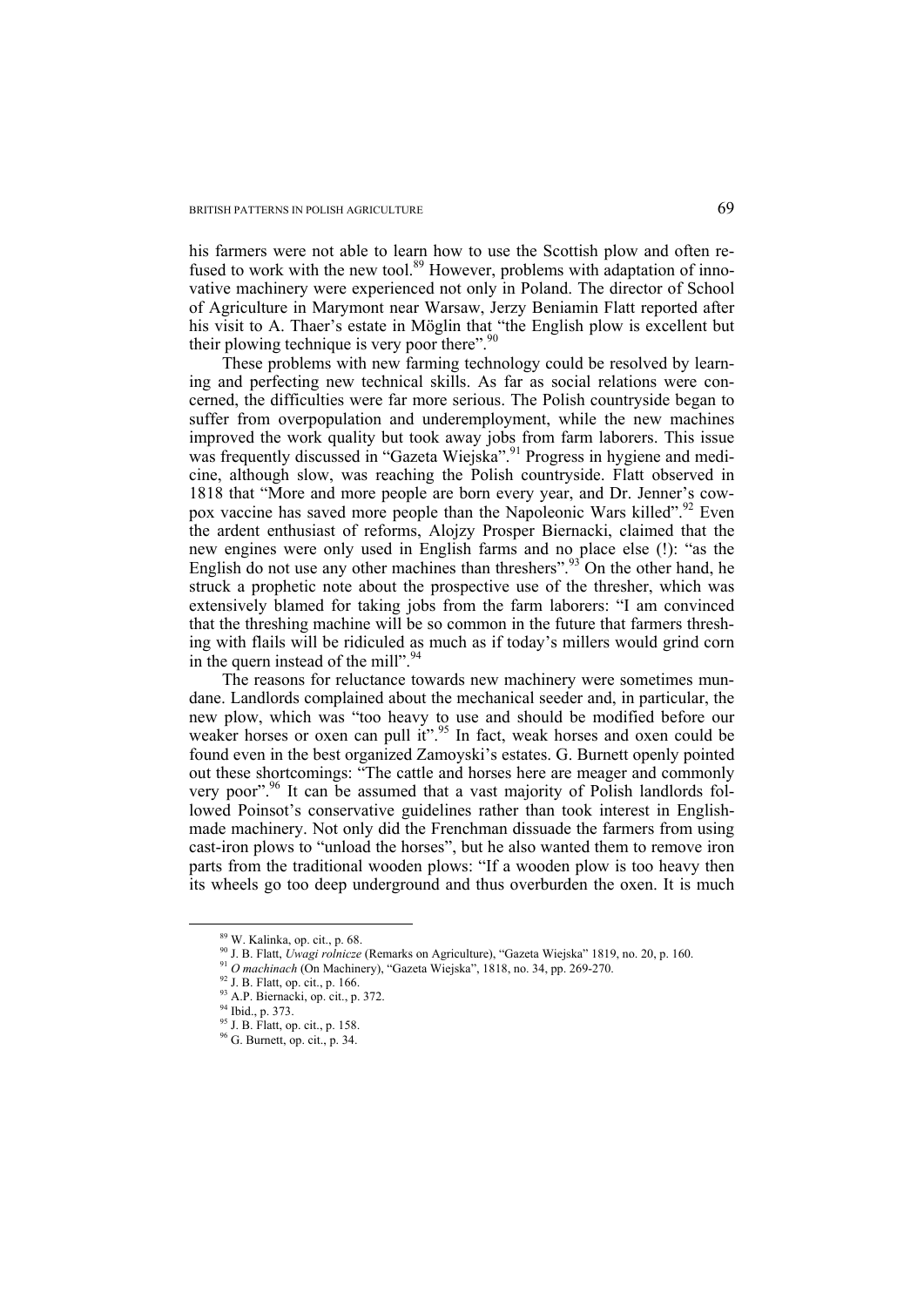better to use wooden wheels without iron-cast parts".<sup>97</sup> Regardless of the reasons, such recommendations impeded agricultural advances.

The most prevalent concern was, however, that the new machines would deprive peasants of their jobs. It is therefore hardly surprising that J. B. Flatt distanced himself from endorsing intensive mechanized farming: "What we need now is not intensive but expansive agriculture [...], what we should propagate instead of English-style farming are Holstein and Mecklenburg patterns".<sup>98</sup>

Fortunately, the proponents of progressive thinking grew in number every day. This increase was best illustrated by the expanding manufacturing of farming machinery. In 1823 two British engineers J. Morris and T. Evans founded the first company manufacturing agricultural machinery in Poland. Just three years later, their factory was significantly extended to meet the growing demand for farming machinery.<sup>99</sup> The aforementioned manufacturing plant in Białogon underwent a similarly rapid development. Until the mid-1820s it had manufactured only threshers and chaff cutters, in the mid-1830s the factory added also reaping machines to their offer, and its industrial output amounted to thirty-three threshers a year.<sup>100</sup> J. Pazdur in his monograph on the Białogon plant reported on landlords' increasing interest in the farming machinery from Białogon. Some of them, like the owner the Chomentów estate Feliks Tyminiecki, delivered their own designs to the factory. Tyminiecki's reaper was later refined by Białogon's chief engineer William Preacher and went into production. $101$ 

It may seem from the present-day perspective that the progress in farming contributed to the upholding of the social position of the declining class of Polish landowners. There were, however, some positive aspects of this process. First of all, adaptation of innovations by the noble class paved the way for the development of the middle-class. Besides, the new farming tools, regardless of their ownership, made the work of farm laborers easier than before. Finally, the benefits of the new methods were, to a various degree, enjoyed by the whole society rather than by the landowning class itself.

The new patterns in farm architecture were much less controversial. It was a subject of numerous publications and it attracted very little criticism. Contrary to the new land cultivation methods, whose success was often uncertain, new farm buildings were a tangible proof of "English benefits".

 $97$  P. G. Poinsot, op. cit., p. 19.

<sup>98</sup> J. B. Flatt, op. cit., p. 169.

<sup>99</sup> A. Szczypiorski, *Ćwierć wieku Warszawy 1806-1830* (Warsaw in a Quarter of Century, 1806-1830), Wrocław 1964, p. 86.<br><sup>100</sup> J. Pazdur, op. cit., p. 147.

<sup>&</sup>lt;sup>101</sup> Ibid. pp. 147-148; Żniwiarka Tymienieckiego (Tyminiecki's Reaping Machine), "Rocznik Gospodarczy Krajowy", 1845, vol. VII, pp. 363-367.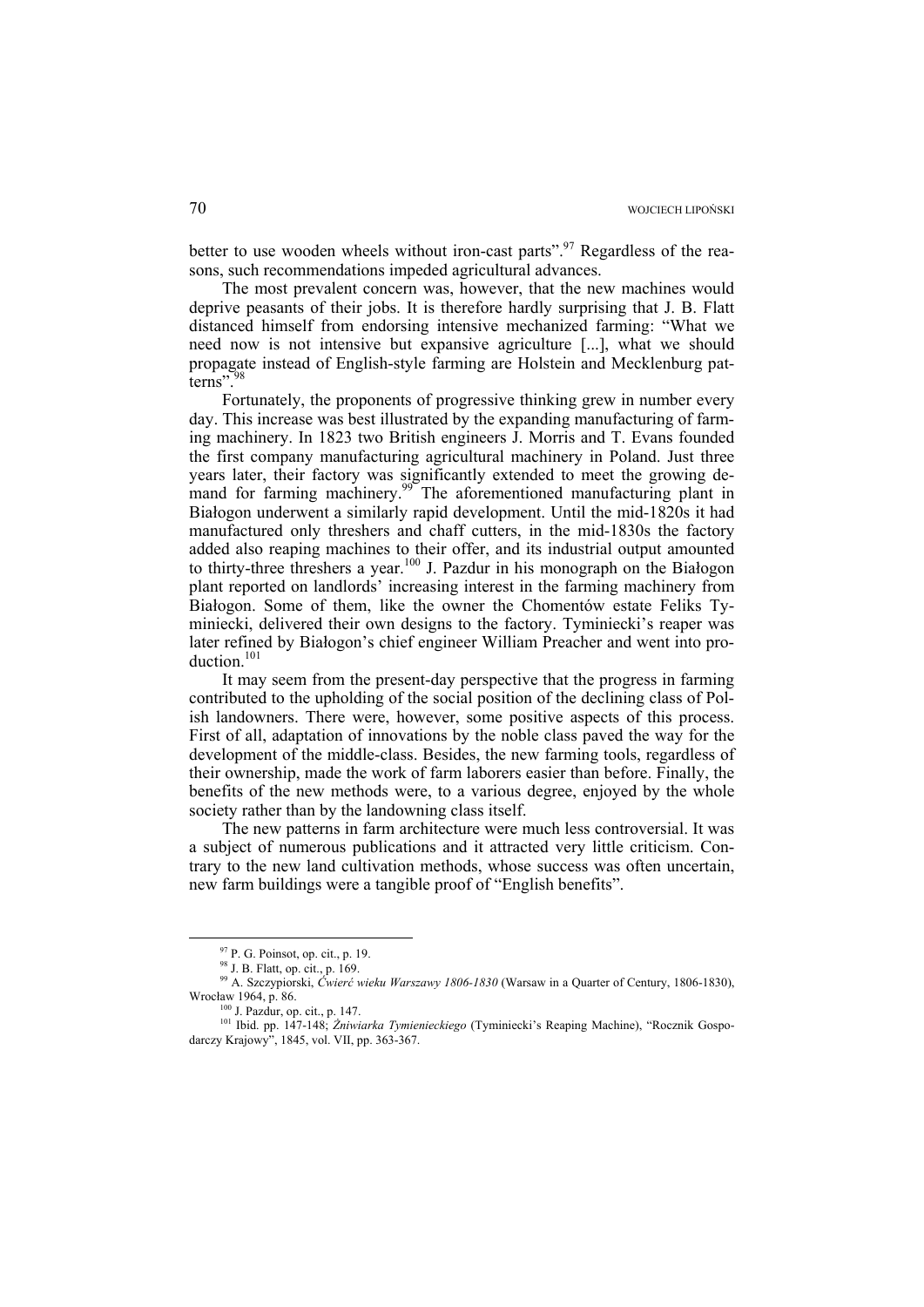While innovations in crop cultivations were hampered by domestic and French prejudices (Poinsot), the new British patterns in farm architecture were often thwarted by some "German tendencies", which could be described as "farm-building monumentalism". In the 1820s the wealthy landlords from Wielkopolska began to construct heavy buildings of impressive size but limited functionality. Such architecture was to be a manifestation of a landlord's economic position in the eyes of his neighbors. Large barns, stables and granaries were often constructed on estates without any consideration of their usefulness or production capacities. Numerous subhastations, i.e. public sales or auctions of landed property, announced in the press in the Grand Duchy of Poznań, originated from the expensive and flamboyant construction of farm buildings. The heavy German farm architecture, relying on single-purpose farm buildings, was a serious hindrance in the development of flexible farm production, as opposed to English-style and Scottish-style farm buildings. The latter were small, light, multi-functional and easily adaptable constructions with innovative auxiliary facilities. This type of farm architecture was cheaper and determined by the agricultural patterns in the British Isles. Individual farming works, e.g. threshing, were spread out evenly during a year to avoid situations in which particular farm buildings, for example, barns or granaries, would be only used for limited periods of time. As Thaer observed: "A common custom in Britain is slow threshing of grain. Small amounts of grain are produced that can be easily disposed of and thus the storage space for grain is always available. This explains why the size of farm buildings in Britain does not correspond to the vastness of land estates".<sup>102</sup> The British model was more dynamic and flexible than the static German grain production, and it also required farming machinery of a much smaller size.

On a German farm a particular farm building imposed the ways of its use, while in Britain it could be used for a variety of purposes. The functionality and minimization of expenditure were characteristic features of British farm architecture. For example, large and heavy stone and wooden barns, so common in Germany and Poland, were almost unknown in Britain. Instead, the British built, frequently although not always, light roofed field barns on posts.

The British farm architecture of haystacks and hayracks drew criticism from German and Polish detractors, who considered stacking crops on hayracks more expensive than storing them in barns. They also claimed that much more straw was wasted during haystacking outdoors due to rain and ground moisture.<sup>103</sup> According to the enthusiasts of the British farm architecture these arguments could be easily dismissed with the low construction costs of watertight thatched roofs and special all-season foundations of hayracks preventing

 <sup>102</sup> A. Thaer, *O budownictwie wiejskiem w Anglii*, p. 30. 103 Ibid., p. 31.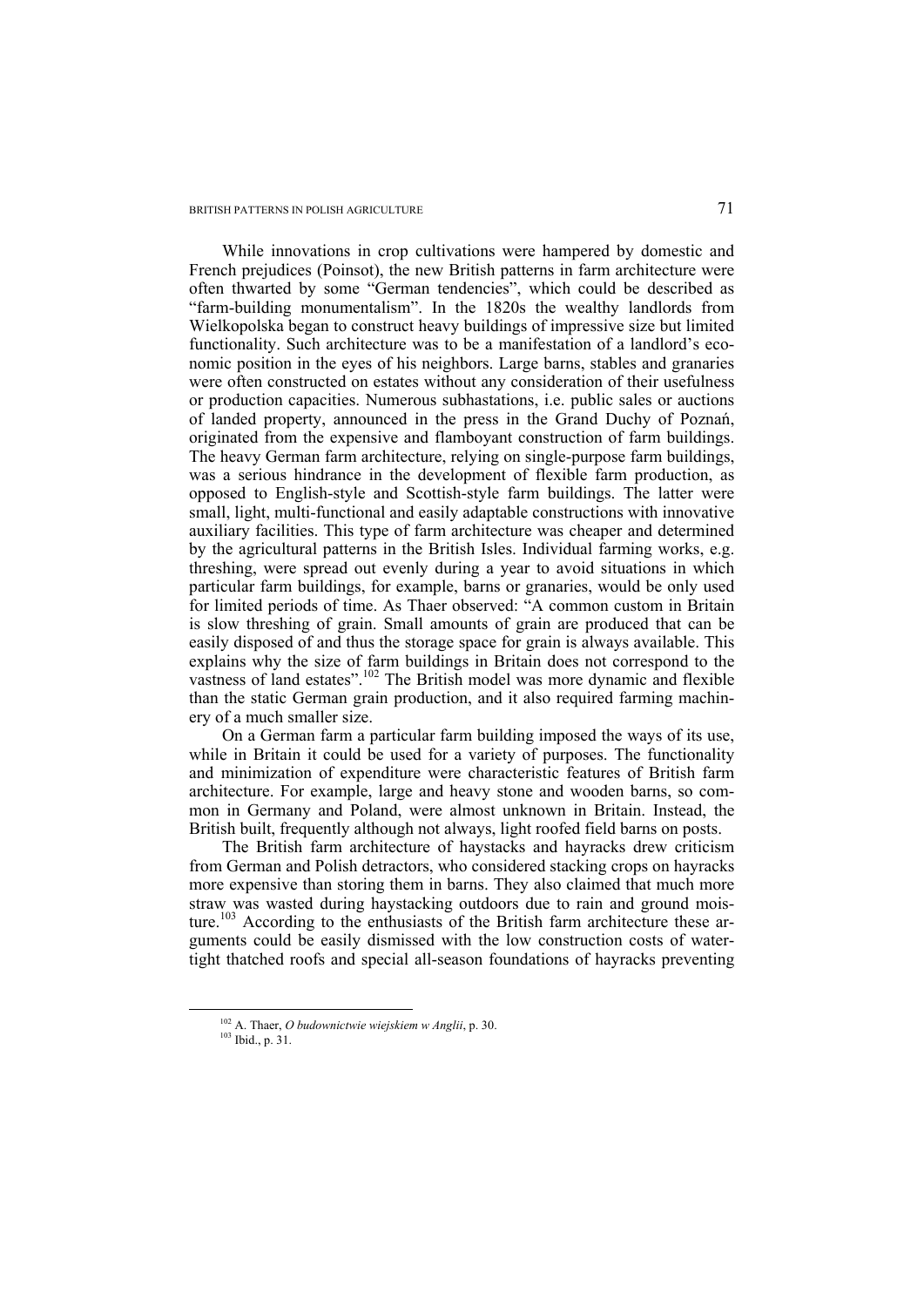moist and insects.104 Low labor expenditure was also a factor: it was easier to run a thresher along a row of haystacks rather than remove crops from a barn for manual threshing.

The British farm architecture was also strongly influenced by the early introduction of designated facilities, each serving a different function. Thaer noted that "An English farm is unlike ours. It is not a combination of various crafts and farm buildings, but rather focuses on one type of production, which it constantly improves."<sup>105</sup> This new approach to agricultural production was often emphasized in numerous publications. The English and Scottish farms were not self-sufficient any longer: "Industrial products necessary in agriculture are supplied to English farms from plants specifically manufacturing farming machinery. This way a system of domestic trade is being developed, which greatly contributes to currency circulation and diversity of employment".<sup>10</sup>

Britain had also many achievements in animal husbandry and British expertise in this area was especially praised. Thaer devoted a large part of his monograph on English farm architecture to English stables, which he considered "exemplary and deserving imitation. An English stable is clean and spacious with window vents and many useful facilities". He described in detail ventilation and steam-heating systems in stables, feeders, sewage systems and even horse foam drainage systems in mangers used for decay prevention. Finally, he contrasted stuffy and confined pigsties and byres in Poland and Germany with a system of outdoor breeding in Britain.

Thaer also noticed that the functionality of British farm architecture did not harm its esthetics. At the same time, he reproached German landlords and, indirectly, Polish nobles, for making palaces out of their estate buildings "to live their lives in the lap of luxury and differ from the commoners." Thaer suggested that the energy and expenditure put in the construction of such palaces should be used to build farm facilities, for instance kitchen rooms with proper equipment. In fact, some Polish manor houses had been equipped with Englishstyle kitchen stoves known as "angielki"107 before; however, they were rather elements of interior design.

The first comprehensive attempt to rebuild a landed estate in the English (and Dutch) fashion was the transformation of the village of Zarzecze by its owners Magdalena and Ignacy Morski. The preserved drawings of the new buildings in Zarzecze not only reflect a new architectural theory, but also their tremendous practicality. They are evidence that at least some Polish landowners took the principles of functionalism seriously. In the words of Magdalena Morska: "Buildings are the most important elements of a rural settlement. They

<sup>&</sup>lt;sup>104</sup> Ibid. p. 52.<br><sup>105</sup> Ibid., pp. 26-27.<br><sup>106</sup> Ibid. p. 27.<br><sup>107</sup> "Dziennik Towarzystwa Królewskiego Rolniczego," 1812, no. 2, p. 108.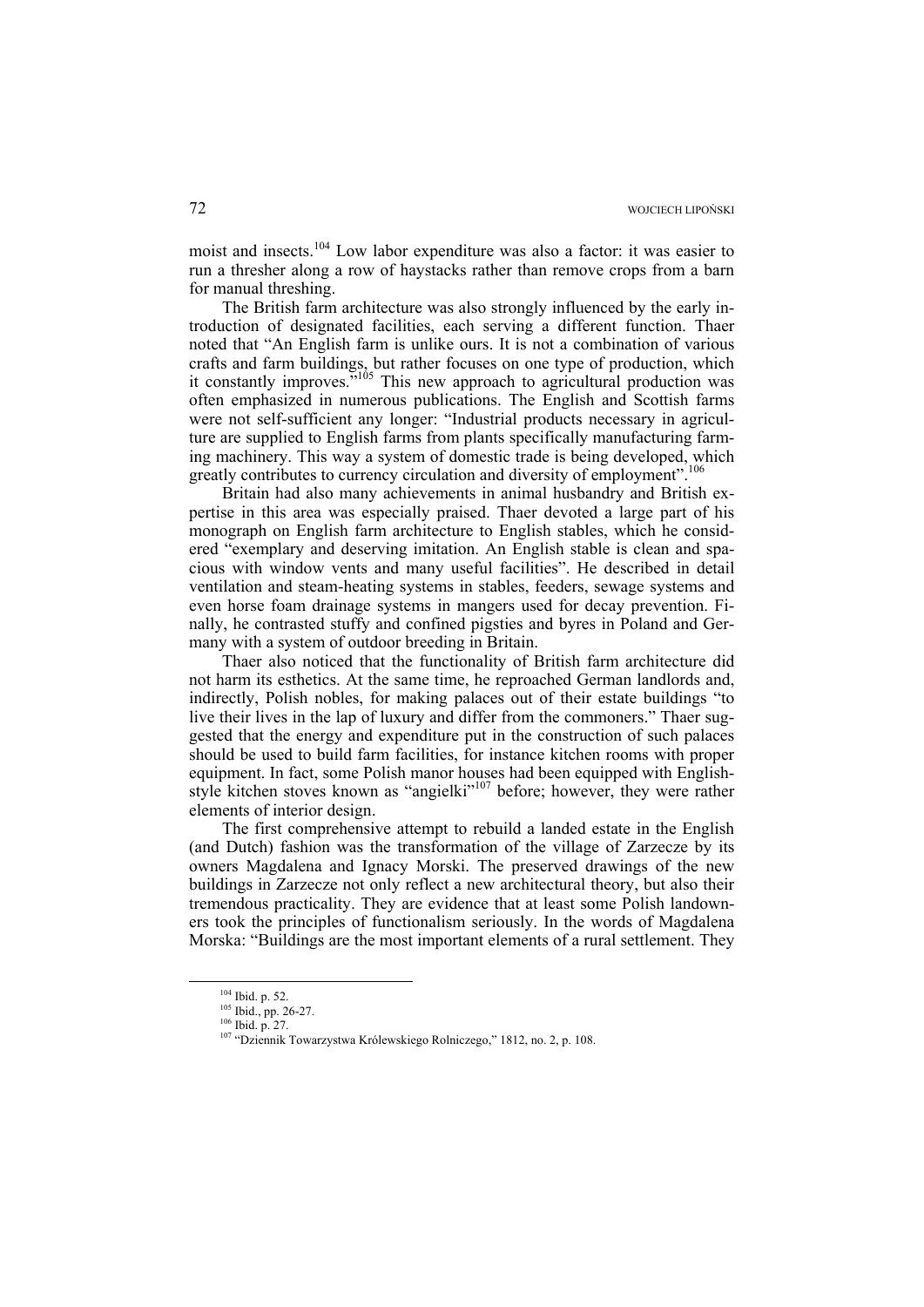should be characterized by noble simplicity and lack of ornaments. Extensive decorations of rural buildings are unnecessary".<sup>108</sup>

The living quarters on an English farm, according to Thaer, displayed the same construction patterns as other farm buildings, i.e. they were light, easy to pull down and adjustable: "No one builds permanent quarters, but leaves their successors possibilities to adapt it as they would wish".<sup>109</sup> Thaer was impressed with large windows and high insolation of farm buildings in England, however, the reason for such architectural patterns was the controversial English window tax. The English constructed buildings with only one or two windows on each wall. Thaer also recommended that a good country house should have an office, cider cellar, dairy room and bedrooms for servants in the attic.

Each publication on British agriculture pointed to the tidiness of English farms. It has been common knowledge that the improvement of hygienic standards in Polish farms, in particular in Wielkopolska, was due to the adoption of German farm management patterns. However, diarists of the day indicate that it was Wielkopolska, a region seemingly most exposed to trends from Germany, which was most reluctant towards German influences in agriculture and most willing to adopt patterns from Britain. Additionally, Thaer shows that the neatness and cleanliness of German farms in the  $19<sup>th</sup>$  century was due to propagation of English and Scottish standards:

Neatness, calmness and order can be found everywhere among farm buildings in England. The German tendency to build living quarters behind farm buildings creates a startling contrast between residences with decorative columns and facades, and ugly feeders and stinking manure pits [...] The English have a natural talent for furnishing their residences and farmyards in convenient and inexpensive ways as well as for combining functionality with grandeur. Only the English are able to lay out gardens in the most remote parts of their country and make the simplest objects picturesque and neat. The principles of English rural architecture are the best pattern to follow, considering the fragmentation of our formerly large landed estates. No other people have created better designs for less wealthy landowners who take pleasure in order and comfort.<sup>110</sup>

The question remains what recommendations were followed in daily practice in Polish farms. Many preserved  $19<sup>th</sup>$ -century farm buildings at former

 <sup>108</sup> M. Morska, *Zbiór rysunków wyobrażajacych celniejsze budynki wsi Zarzecze w Galicji w obwodzie przemyskiem leżącej, częścią z natury zdjętych lub uprojektowanych z opisem budownictwa wiejskiego w sposobie holenderskim i angielskim i ogólnymi myślami przy ozdabianiu siedlisk wiejskich* (A Collection of Drawings of Most Remarkable Buildings in the Galician Village of Zarzecze in the Przemyśl District, Painted from Nature or Drafts, with Descriptions of Rural Architecture in the Dutch and English Styles and General Remarks on Designing Rural Settlements), Vienna 1836, p. 3.

<sup>&</sup>lt;sup>109</sup> A. Thaer, *O budownictwie wiejskiem w Anglii*, p. 27. <sup>110</sup> Ibid., pp. 59-60.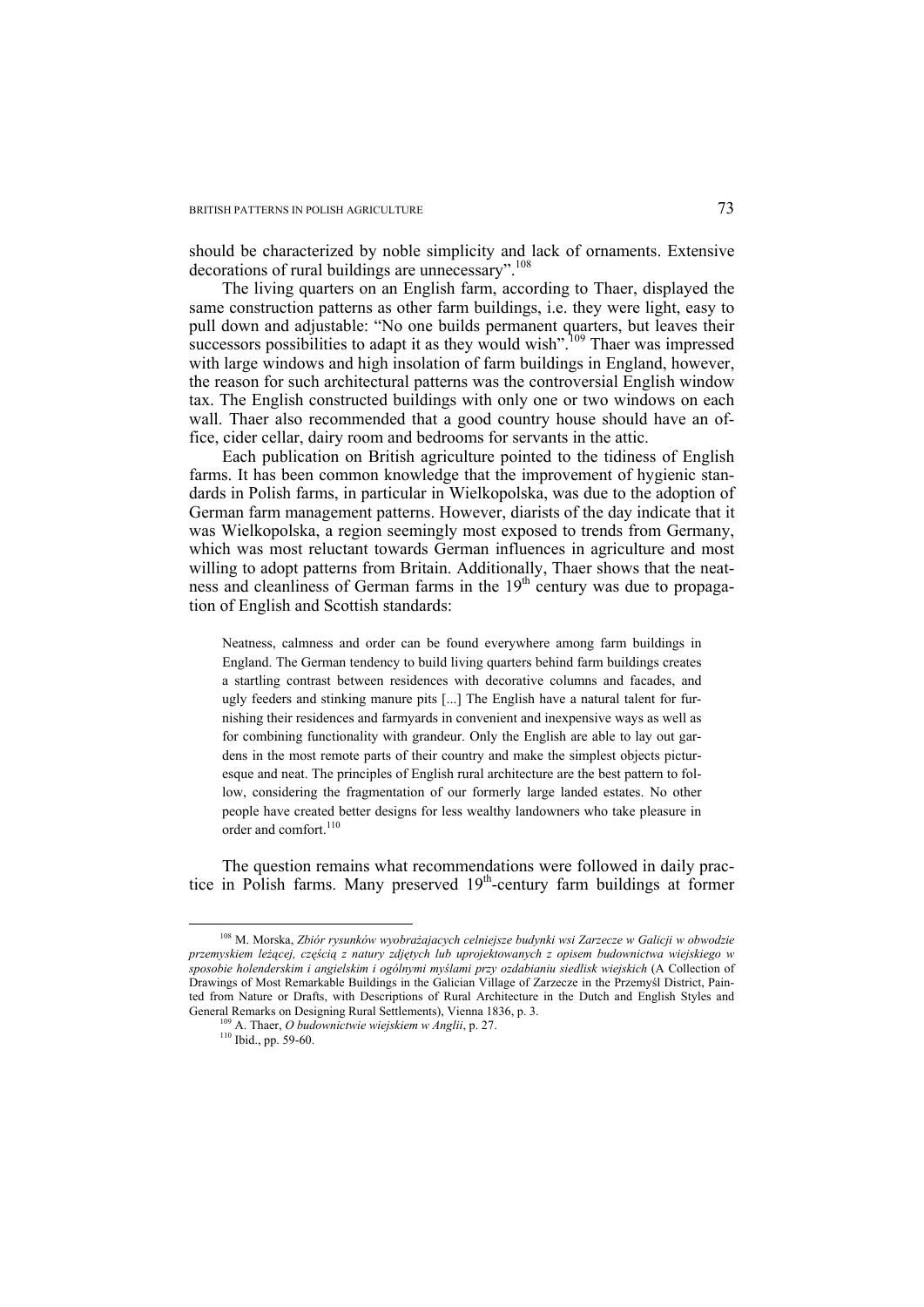landed estates can definitely provide evidence of the adoption of British agricultural patterns in Poland; however, further research into this issue is required. The buildings of the famous Polish state stud farm in Janów Podlaski were constructed following British patterns. There are documents indicating transformations of entire villages after the British fashion, e.g. the Zarzecze estate. Princess Izabela Czartoryska in her book *Myśli różne o sposobie zakładania ogrodów* (Various Ideas on Garden Designs) advised less affluent landowners, who could not afford large English-style gardens, to arrange the existing farm buildings and areas to form scenic landscapes. Princess Czartoryska's recommendations were implemented in hundreds of places in Poland. In 1803, the Zamoyski family caused a sensation by proposing constructing storied houses for peasants in their estates, similar to English cottages: "Such constructions might seem too expensive and extravagant, but after some mature consideration, we will see they are not".<sup>111</sup> The Zamojskis, who traveled to Britain frequently, were convinced that "If we follow the ways the English construct and furnish their farm buildings, it can greatly improve our ways of managing landed estates".<sup>112</sup>

Dezydery Chłapowski built hayracks in his estate in Turew in an English fashion, instead of German-style heavy barns. He introduced the English system of farm management, designed functional and efficient farm buildings and facilities, and often criticized publicly German "monumentalism" in rural architecture: "He learnt from the English good models and implemented them in Wielkopolska, where many landowners ardently followed the German fashion of constructing lavish buildings, wasting great amounts of money".113 During Chłapowski's visit to Holkham, Thomas William Coke tried to persuade him to stay in England "not to squander his talents among the Poles".<sup>114</sup> Chłapowski, however, decided to raise the level of farming in Poland through sharing his experience and influencing his own community. He refused to stay in England and bid Coke farewell stating that "The Poles have their faults [...] but they can improve. I want to contribute to this improvement through my work and setting good examples".<sup>115</sup>

After his return to Turew, Chłapowski concentrated on restoration of his own estate, which his father had brought to ruin. He began propagating agriculture reforms in Wielkopolska while incarcerated in a Prussian prison, where he had been sent to after the fall of the November Uprising, and where he wrote his masterpiece *O rolnictwie* (On Agriculture) (Poznań 1835). Chłapowski's

<sup>&</sup>lt;sup>111</sup> "Dziennik Ekonomiczny Zamoyski", 1803, p. 806.<br><sup>112</sup> Jeneral Zamoyski, vol. IV, op. cit., p. 44.<br><sup>113</sup> W. Kalinka, op. cit., p. 71. See also A. Syta, *General Dezydery Chlapowski 1788-1879* (General Dezydery Chłapowski, 1788-1879), Warszawa 1972, p. 135. 114 Z. Gloger, *Jenerał Dezydery Chłapowski 1788-1879* (General Dezydery Chłapowski, 1788-1879),

<sup>[</sup>in:] *Album biograficzne zasłużonych Polaków i Polek wieku XIX*, pp. 134-139. 115 Ibid.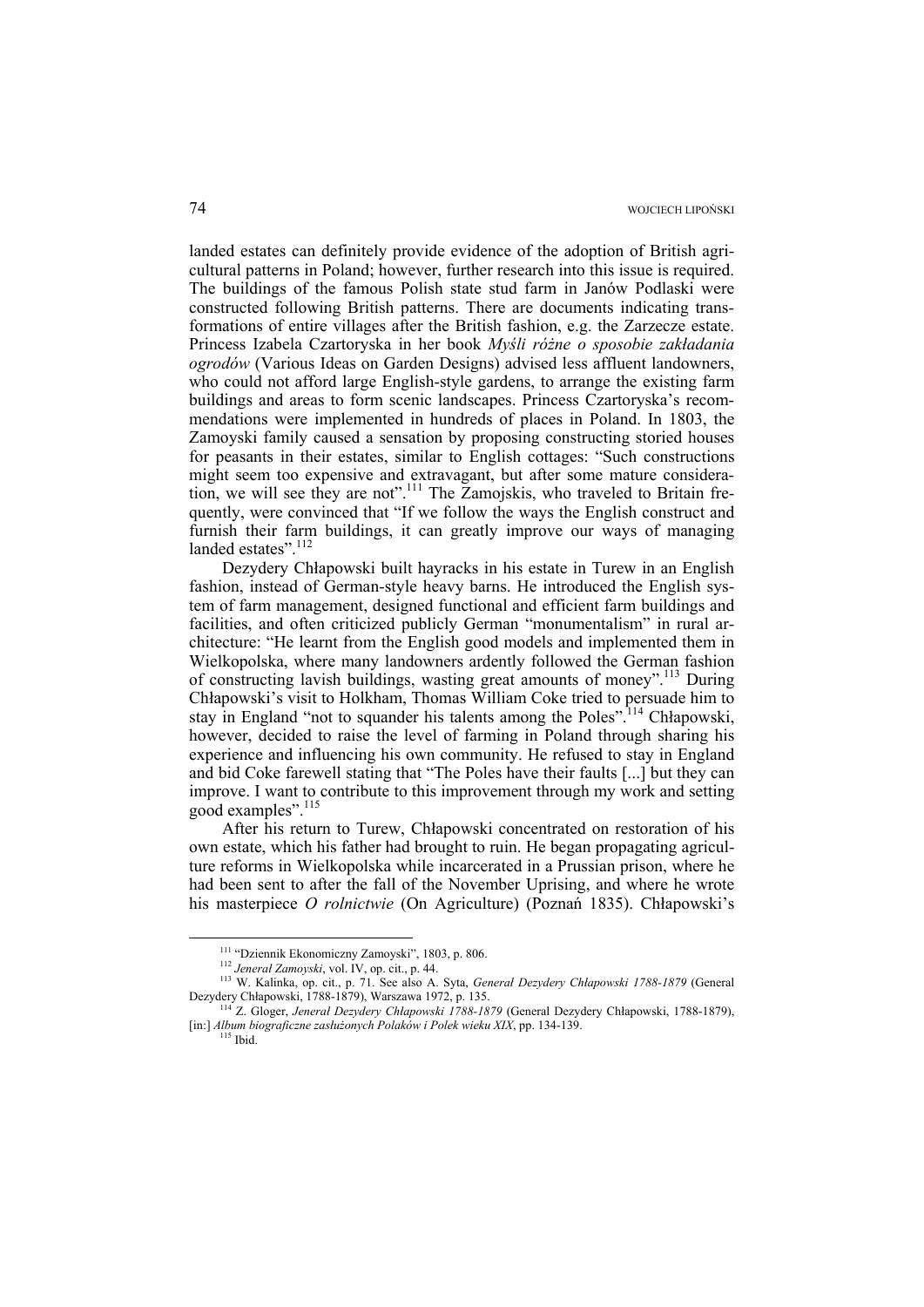book was a practical manual, without any superfluous introductions or glorifications of Britain, so characteristic of many writers of the day. It opened with the line: "Soil consists of...". In 1834 Chłapowski started recruiting numerous trainees to work in Turew. He successfully trained a few dozen landowners, who then carried their skills and knowledge of new agricultural methods and patterns to many other estates. Landlords and even peasants traveled to Turew from the Grand Duchy of Poznań and other sectors of partitioned Poland to observe and learn the new patterns. One of them wrote: "Like a Muslim who must make a pilgrimage to Mecca at one point during his lifetime, so each Polish landlord should make such a pilgrimage to Turew".<sup>116</sup> P. Popiel in his eulogy for Dezydery Chłapowski published in the magazine "Czas" (Time), wrote that Chłapowski's life "was for fifty years a model for all Polish landed gentry".117 Although these words could be treated as homage paid by one landlord to another, however, the opinion of a  $20<sup>th</sup>$ -century historian, who frequently scolded Polish landlords for their destructive impact on Polish economic history, must be regarded as an objective assessment of Chłapowski's activities: "His great successes encouraged many Polish landlords to introduce progressive reforms in their own estates".<sup>118</sup>

Dezydery Chłapowski's activities were the highlight of the British influences on the development of progressive agriculture in Poland in the first half of the  $19<sup>th</sup>$  century.

## **REFERENCES**

- *Album biograficzne zasłużonych Polaków i Polek wieku XIX* (Biographical Album of Famous 19th-Century Poles), vol. 1, Warszawa 1901.
- Baranowski, B, J. Bartyś and T. Sobczak, eds., *Instrukcje gospodarcze dla dóbr magnackich i szlacheckich z*   $XVII-XIX$  *wieku* (Business Instructions in Polish Manors and Estates,  $17<sup>th</sup>$ -19<sup>th</sup> Century), vol. II, III, Wrocław – Warszawa – Kraków 1963.
- Bender, R., *Reforma czynszowa w ordynacji zamoyskiej 1834-1864* (Rent Reform in Zamoyski's Estates, 1834-1864), Lublin 1969.
- Bieliński, J., *Stan nauk matematyczno-fizycznych za czasów Wszechnicy Wileńskiej* (Natural Sciences at the University of Vilnius), Warszawa 1890.
- Bielski, A., *Sposoby do ocalenia majątków obywateli Księstwa Warszawskiego od przypadków im zagrażających* (Ways to Save Estates of Citzens of the Duchy of Warsaw), Kalisz 1809.
- Biernacki, A. P., *Pod jakiemi względami ważna jest rolnikowi polskiemu znajomość gospodarstwa wiejskiego angielskiego* (Why Is the Knowledge of English Agriculture Important to Polish Farmers), "Gazeta Wiejska", 1817, no. 17, p. 371-376.
- Bohusz, *Krótka wiadomość o rolnictwie litewskim* (A Short Note on Lithuanian Agriculture), "Dziennik Towarzystwa Rolniczego Królewskiego", 1812, no. 1, pp. 13-14.

<sup>&</sup>lt;sup>116</sup> Z. Gloger, op. cit., p. 138.<br><sup>117</sup> Ibid. 118 J. Rutkowski, *Sprawa włościańska w Polsce w XVIII i XIX wieku* (Peasantry in 18<sup>th</sup>-Century and 19th-Century Poland), Warszawa 1921, p. 41.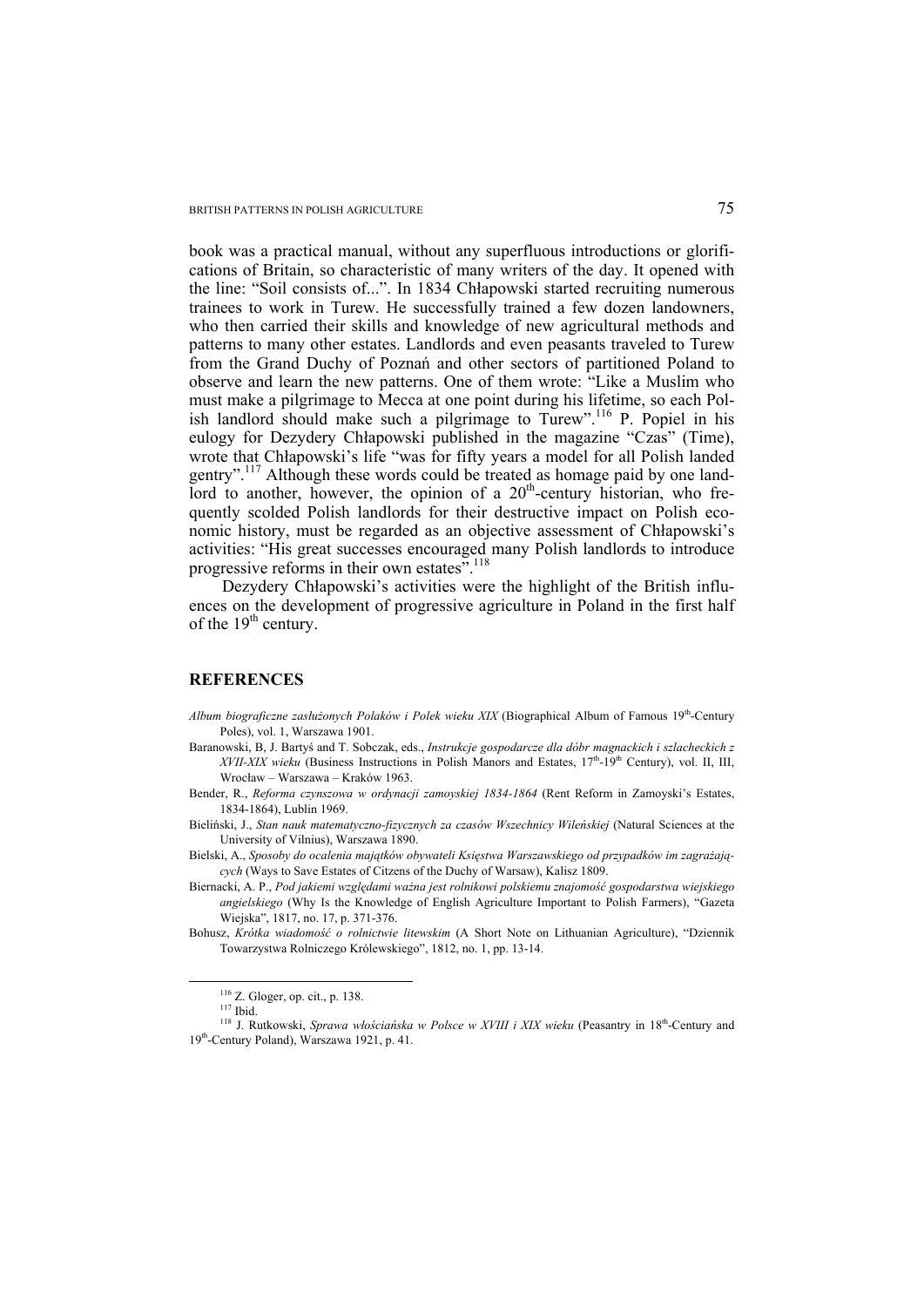Bugajewicz, D., *O rolnictwie* (On Agriculture), Poznań Society of Friends of Learning (PTPN), ms. 79.

- Burnett, G., *View of the Present State of Poland*, London 1807.
- Chłapowski, D., *Pamiętniki* (Memoirs), part I, Poznań 1899.
- Chreptowicz, J., *Sposób wypuszczania gruntów na czynsz* (Land Renting Methods), "Dziennik Towarzystwa Królewskiego Rolniczego", 1812, no. 2, pp. 1-15.
- Chyliński, A., *Nauka gospodarcza i rolnicza dla pożytku kraju i państwa Ordynacji Zamojskiej* [...] *spisana przez komisarza na tejże ordynacji do druku podana i publiczności ofiarowana* (Business and Agrarian Teachings for the Benefit of Zamoyski's Estates and the Country [...] Written by the Estate Administrator, Printed and Published), Zamość 1791.
- Demby, S., *Joachim Chreptowicz 1729-1812* (Joachim Chreptowicz, 1729-1812), [in:] *Album biograficzne zasłużonych Polaków i Polek wieku XIX*, pp. 33-37.
- *Dyspozycje dla administratora udziału drugiego dóbr ordynacji Zamoyskiej o chowie bydła angielskiego* (Instructions for the Administrator of the Second Division of Zamoyski's Estates Regarding Raising of English Cattle), [in:] B. Baranowski, J. Bartyś and T. Sobczak, eds., pp. 131-132.
- "Dziennik Ekonomiczny Zamoyski", 1803.
- "Dziennik Towarzystwa Królewskiego Rolniczego", 1812, no. 1-2.
- Eisenach, A. and D. Rzepniewska, *Zadłużenie własności ziemskiej w okresie 1795-1806* (Landed Property Debt, 1795-1806), [in:] W. Kula, ed., Społeczeństwo polskie XVIII i XIX wieku (Polish Society in the 18<sup>th</sup> and 19<sup>th</sup> Centuries), Warszawa 1970, pp. 187-311.
- Elsner, J. G., *Opis gospodarstwa trzypolowego urządzonego jak bydź powinno* (Description of a Properly Organized Three-Course Crop Rotation Farm), Warszawa 1829.
- Flatt, F. B., *Uwagi rolnicze* (Remarks on Agriculture), "Gazeta Wiejska", 1819, no. 20, p. 160.
- Fredro, A., *Cudzoziemszczyzna* (Foreign Fashions), [in:] *Pisma wszystkie* (Collected Works), vol. 2, Warszawa 1965.
- "Gazeta Literacka", 1821.
- "Gazeta Wiejska", 1817, no. 17.
- "Gazeta Wiejska", 1818, nos. 36, 42, 43, 46, 47.
- Gloger, Z., *Jan Nepomucen Kurowski 1784-1866* (Jan Nepomucen Kurowski, 1784-1866), [in:] *Album biograficzne zasłużonych Polaków i Polek wieku XIX*, p. 313.
- Gloger, Z., *Jenerał Dezydery Chłapowski 1788-1879* (General Dezydery Chłapowski, 1788-1879), [in:] *Album biograficzne zasłużonych Polaków i Polek wieku XIX*, pp. 134-139.
- Greneviz, *Włościanin w Polsce* (The Peasant in Poland), "Gazeta Wiejska", 1818, no. 38, p. 297.
- Hasse, H. G., *Co stoi na przeszkodzie powszechnemu zaprowadzeniu gospodarstwa płodozmiennego* (Obstacles to Full Implementation of the Crop Rotation System), "Gazeta Wiejska" 1817, no. 36, p. 284.
- Hejnosz, W., *Stanowisko prawne ludności wieśniaczej w "Zbiorze praw sądowych" A. Zamoyskiego* (Legal Situation of Rural Populace in the Zamoyski *Code*), "Roczniki Dziejów Społeczno-Gospodarczych", vol. V, 1936, pp. 69-84.
- *Instrukcja dla komisarza dóbr ordynacji Zamoyskiej* (Instructions for the Administrator of Zamoyski's Estates), [in:] B. Baranowski, J. Bartyś and T. Sobczak, eds., p. 52.
- *Jenerał Zamoyski* (General Zamoyski), vols. I, II, IV, Poznań 1910-1918.
- K. z O., *Uwagi nad krytyką ugorowego gospodarstwa w Polszcze* (Comments on Criticism of Fallow Farming in Poland), "Magazyn Powszechny", 1835, p. 615.
- Kalinka, W., *Jenerał Dezydery Chłapowski* (General Dezydery Chłapowski), Poznań 1885.
- Kasperek, J., *Gospodarka folwarczna ordynacji zamoyskiej w drugiej połowie XVIII w.* (Farm Economy in Zamoyski's Estates in the Second Half of the 18<sup>th</sup> Century), Warszawa 1972.
- Kieniewicz, S., *Dramat trzeźwych entuzjastów* (The Tragedy of Sober Enthusiasts), Warszawa 1964.
- *Kronika domowa Dzieduszyckich* [...] *dla własnego użytku* (The Dzieduszycki Family Chronicle [...] for Private Use), Lwów 1865.
- Krzyżtopór, A. [T. Potocki], *O urządzaniu stosunków rolniczych w Polsce* (On Organization of Farming in Poland), Poznań 1859.
- Lipoński, W., *Polska a Brytania 1801-1830. Próby politycznego i cywilizacyjnego dźwignięcia kraju w oparciu o Wielką Brytanię* (Poland and Britain, 1801-1830: The Attempts to Elevate a Country by the Intervention of Great Britain), Wydawnictwo Naukowe UAM, Poznań 1978.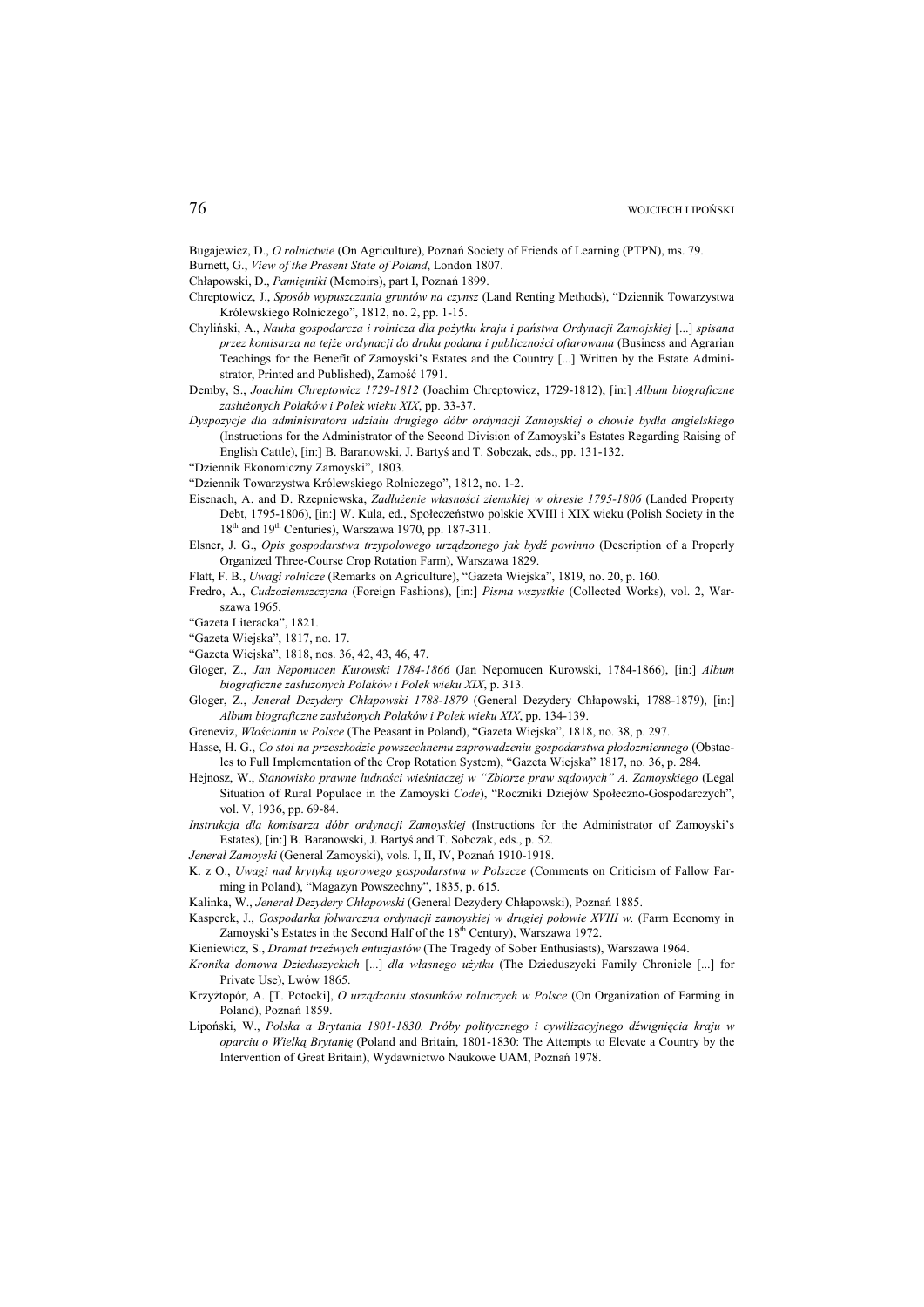- *List do Wydawcy Gazety Wiejskiej* (Letter to the Publisher of "Gazeta Wiejska"), "Gazeta Wiejska", 1817, no. 48, pp. 383-384.
- Łepkowski, T., *Polska narodziny nowoczesnego narodu 1764-1870* (Poland: The Birth of Modern Nation, 1764-1870), Warszawa 1967.
- Morska, M., *Zbiór rysunków wyobrażajacych celniejsze budynki wsi Zarzecze w Galicji w obwodzie przemyskiem leżącej, częścią z natury zdjętych lub uprojektowanych z opisem budownictwa wiejskiego w sposobie holenderskim i angielskim i ogólnymi myślami przy ozdabianiu siedlisk wiejskich* (A Collection of Drawings of Most Remarkable Buildings in the Galician Village of Zarzecze in the Przemyśl District, Painted from Nature or Drafts, with Descriptions of Rural Architecture in the Dutch and English Styles and General Remarks on Designing Rural Settlements), Vienna 1836.
- Morton, A. L., *Dzieje ludu angielskiego* (A People's History of England), Warszawa 1948.
- Niemcewicz, J. U., *Pamiętniki czasów moich* (Memoirs), vol. 1, Warszawa 1957.
- Niepokojczycki to Lubecki [a copy of M Dornbasle's letter], Drucki-Lubecki's Archives, ms. 24, "Niepokojczycki" file.
- *O machinach* (On Machinery), "Gazeta Wiejska", 1818, no. 34, pp. 269-270.
- *O rejestrach ekonomicznych* (On Business Registers), "Gazeta Wiejska", 1818, no. 35, pp. 273-274.
- *O użyteczności płodozmianu* (On the usefulness of crop rotation), "Gazeta Wiejska", 1817, pp. 33-34.
- Oczapowski, M., *Zasady chemii rolniczej* (Principles of Agricultural Chemistry), Wilno 1819.
- *Opinia o narodzie polskim w Anglii, Francji i Niemczech* (Opinions About the Poles in England, France and Germany), "Pustelnik Londyński", 1822, no. V. pp. 133-134.
- Orłowski, R., *Działalność społeczno-gospodarcza Andrzeja Zamoyskiego 1757-1792* (Social and Economic Activities of Andrzej Zamoyski, 1757-1792), Lublin 1965.
- Orłowski, R., *Położenie chłopów w dobrach ordynacji zamoyskiej w drugiej połowie XVIII w.* (Situation of Peasantry in Zamoyski's Estates in the Second Half of the 18<sup>th</sup> Century), "Annales UMCS", sectio 7, vol. 7, Lublin 1956, pp. 107-170.
- Orłowski, R., *Położenie i walka klasowa chłopów w ordynacji zamoyskiej w drugiej połowie XVIII w.* (Situation and Class Struggle of Peasantry in Zamoyski's Estates in the Second Half of the 18th Century), Lublin 1963.
- Paszkiewicz, F., *O gospodarstwie w Szczorsach* (On the Szczorsy Estate), "Dziennik Wileński", 1815, p. 372.
- Paszkiewicz, F., *Powtórna podróż do Szczors* (Another Trip to Szczorsy), "Dziennik Wileński", 1819, vol. I, p. 369.
- Pazdur, J., *Zakłady metalowe w Białogonie, 1814-1914* (The Metallurgical Plant in Białogon, 1814-1914), Wrocław 1957.
- Piekarski, F. B., *Ekonom kollegom kraju nowo wcielonego* (To Overseers in the Newly Established State), Kraków 1810.
- Piekarski, F. B., *Kmieć proszowski synom, synowom, córkom, zięciom, wnukom i prawnukom* (The Proszów Peasant to Sons, Daughters-in-law, Daughters, Sons-in-law, Grandchildren and Great Grandchildren), Kraków 1811.
- Piekarski, F. B. *Wzory przemiennego w gruntach żytnych rolnictwa ugory znoszące* (Crop Rotation Patterns Using Rye Plots), Kraków 1820.
- Poinsot, P. G., *Przyjaciel gospodarzy i ogrodników* (Friend of Cultivators), Wrocław 1807, p. IV.
- Rutkowski, J., *Sprawa włościańska w Polsce w XVIII i XIX wieku* (Peasantry in 18th-Century and 19th-Century Poland), Warszawa 1921.
- Stenger, *Myśli wyjęte z rozprawy pod napisem "Przedstawienie ustawodawstwu gospodarczo-rolniczemu Wielkiego Xięstwa Poznańskiego"* (Excerpts from the Study "Economic and Agricultural Legislation of the Grand Duchy of Poznań"), "Gazeta Wiejska", 1817, no. 46, p. 369.
- Syta, A., *Generał Dezydery Chłapowski 1788-1879* (General Dezydery Chłapowski, 1788-1879), Warszawa 1972.
- Szczypiorski, A., *Ćwierć wieku Warszawy 1806-1830* (Warsaw in a Quarter of Century, 1806-1830), Wrocław 1964.
- Thaer, A., *O budownictwie wiejskiem w Anglii* (On English Rural Architecture), "Gazeta Wiejska", 1819, no. 8, pp. 59-60.